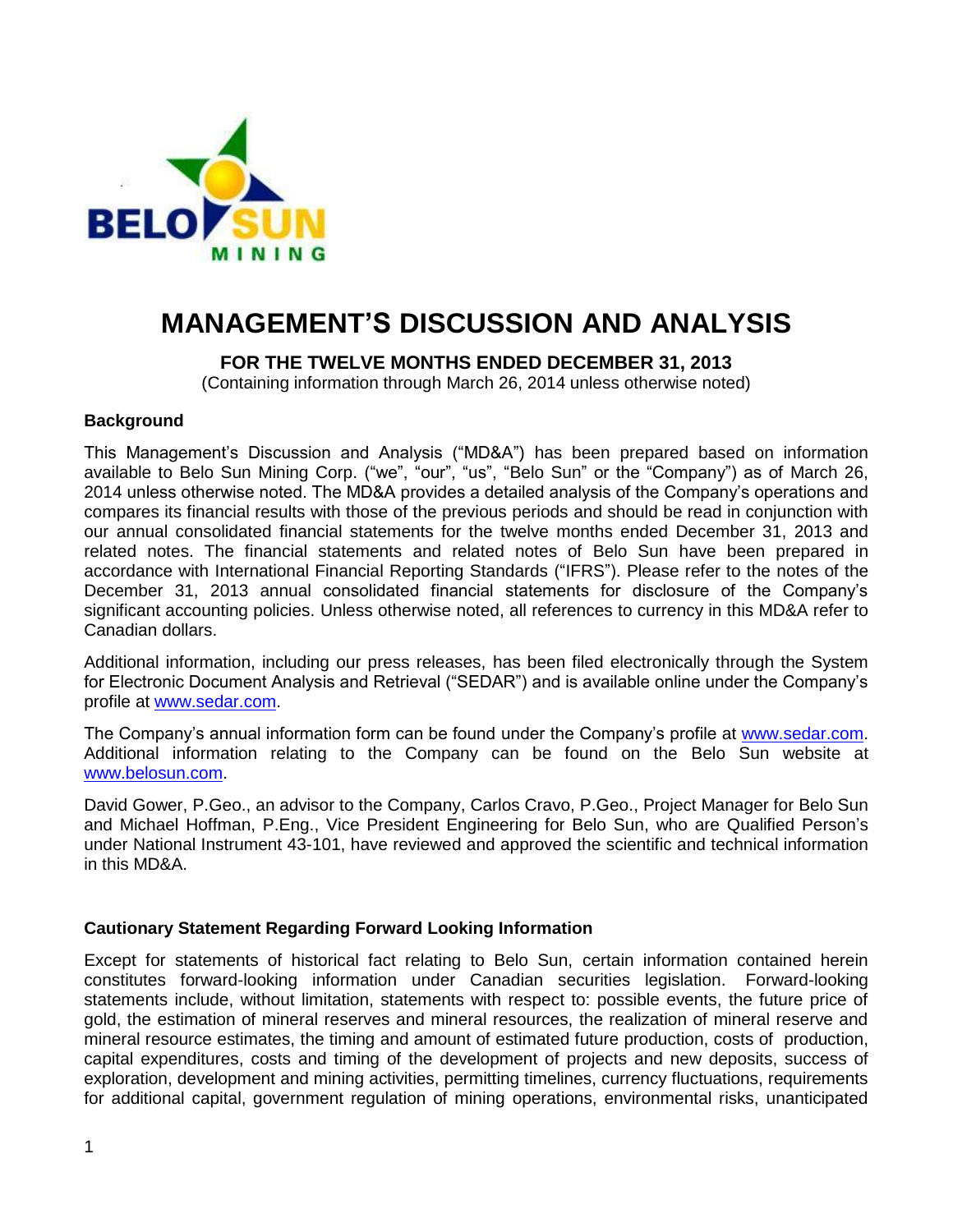reclamation expenses, title disputes or claims and limitations on insurance coverage. The words "anticipates", ''plans'', ''expects'', "indicative", "intend", ''scheduled'', "timeline", ''estimates'', ''forecasts", "guidance", "opportunity", "outlook", "potential", "projected", "schedule", "seek", "strategy", "study" (including, without limitation, as may be qualified by "feasibility" and "pre-feasibility"), "targets", "models", or ''believes'', or variations of or similar such words and phrases or statements that certain actions, events or results "may", "could", "would", or "should", "might", or "will be taken", "occur" or ''be achieved'' and similar expressions identify forward-looking statements. Forward-looking statements are necessarily based upon a number of estimates and assumptions that, while considered reasonable by Belo Sun as of the date of such statements, are inherently subject to significant business, economic and competitive uncertainties and contingencies. There can be no assurance that forward-looking statements will prove to be accurate, as actual results and future events could differ materially from those anticipated in such statements.

Forward-looking statements are provided for the purpose of providing information about management's expectations and plans relating to the future. All of the forward-looking statements made in this MD&A are qualified by these cautionary statements and those made in our other filings with the securities regulators of Canada including, but not limited to, the cautionary statements made in the ''Risk Factors'' section of our most recently filed Annual Information Form and this 2013 Management Discussion and Analysis. These factors are not intended to represent a complete list of the factors that could affect Belo Sun. Belo Sun disclaims any intention or obligation to update or revise any forward-looking statements or to explain any material difference between subsequent actual events and such forward-looking statements, except to the extent required by applicable law.

#### **Overview of the Company**

Belo Sun is a Canadian mineral exploration company with a portfolio of properties in Brazil including its principal project, the Volta Grande Gold Project in Para State. Belo Sun's other properties are the Patrocinio Gold Project in Para State and the Rainbow Alexandrite Project in Goias State.

Highlights for the twelve months ended December 31, 2013:

- $\triangleright$  The Company's ongoing metallurgical test work has returned an average recovery of 94% for both Grota Sêca and Ouro Verde ore, both of which are amenable to conventional gravity and gold leaching processes. Grind determination test results have indicated that Grota Sêca and Ouro Verde ore are also amendable to conventional primary crushing, SAG and ball milling. These results are providing the parameters for finalizing the plant design as the Company moves towards completion of the feasibility study.
- $\triangleright$  The Company received positive results from preliminary metallurgical leach test work conducted with samples from the South Block. Head grades varied from 2.2 g/t Au to 6.5 g/t Au with an average gold recovery of 95%, consistent with recovery for the Ouro Verde and Grota Sêca deposits. These results indicated that the ores from Ouro Verde, Grota Sêca and South Block deposits can all be blended and treated in the same plant under the same optimum process conditions.
- $\triangleright$  The Company released an updated mineral resource statement for the Volta Grande Project with an effective date of October 1, 2013, based on all holes completed as at September 30, 2013. Measured and indicated resources increased to 5.1 million ounces of gold with 93.8 million tonnes at an average grade of 1.69 g/t Au representing an increase of 10% compared to the April 2013 mineral resource update. Inferred resources were estimated at 2.6 million ounces of gold with 45.5 million tonnes at an average grade of 1.75 g/t Au.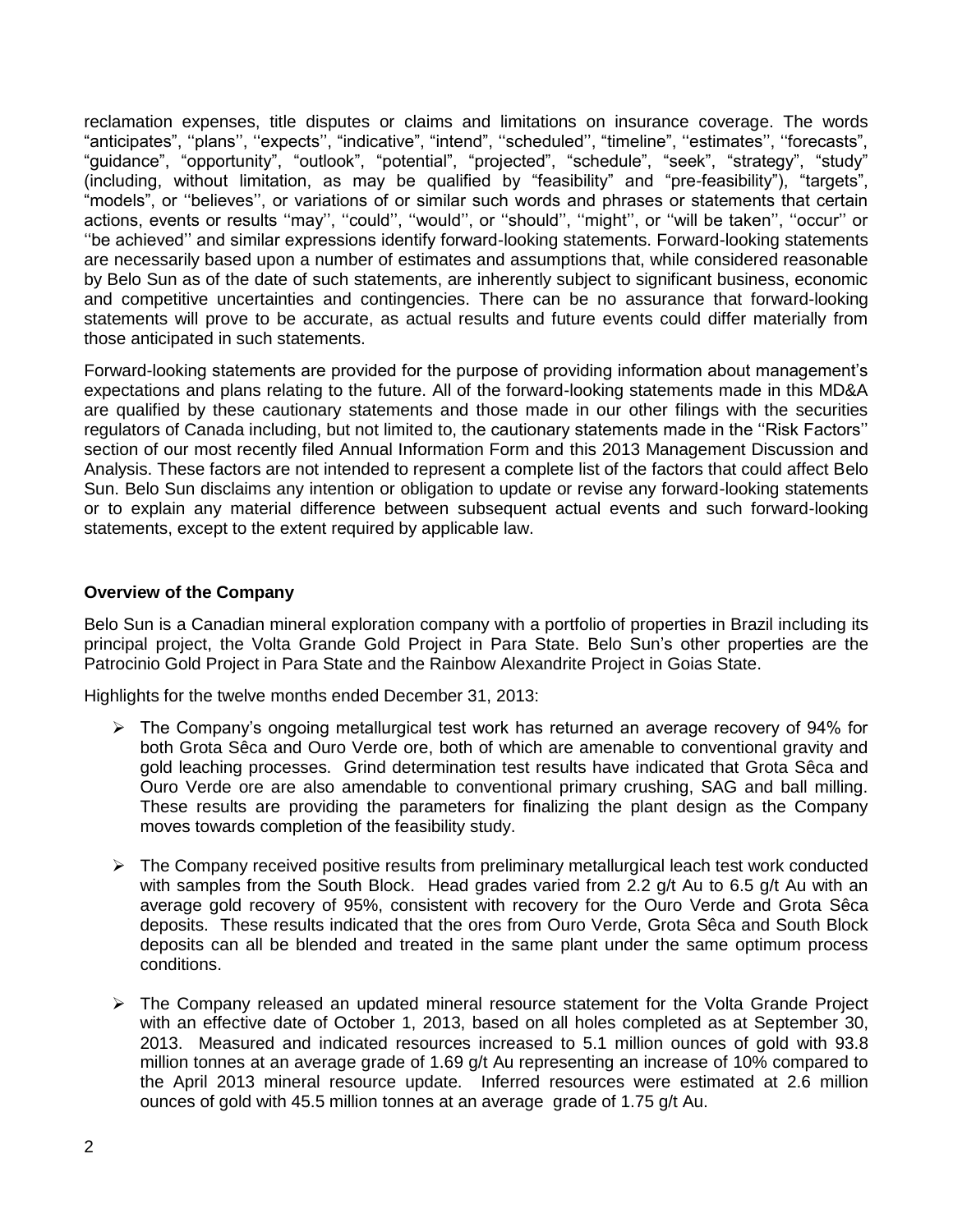$\triangleright$  Subsequent to the end of the year, the Company completed a Preliminary Economic Assessment of a staged development approach on the updated mineral resource for the Volta Grande Project which generated a post-tax Internal Rate of Return ("IRR") of 16.1% at a gold price of US\$1300 per ounce (see Press Release issued February 20, 2014).

The mineral exploration business is risky and most exploration projects will not become mines. The Company may offer an opportunity to a mining company to acquire an interest in a property in return for funding all or part of the exploration and development of the property. For the funding of property acquisitions and exploration that the Company conducts, the Company depends on the issuance of shares from treasury to investors. These stock issuances depend on numerous factors including a positive mineral exploration environment, positive stock market conditions, a positive track record for the Company and the experience of management.

The Company's financial statements have been prepared in accordance with IFRS applicable to a going concern. Accordingly, they do not give effect to adjustments that would be necessary should the Company be unable to continue as a going concern and therefore be required to realize its assets and liquidate its liabilities and commitments in other than the normal course of business and at amounts different from those in the accompanying financial statements.

## **Outlook**

Belo Sun's principal focus is the Volta Grande Gold Project. The Volta Grande Gold Project has a National Instrument 43-101 compliant estimated measured mineral resource of 2,999,000 ounces of gold (55.4 million tonnes grading 1.68 grams per tonne gold) and indicated mineral resource of 2,085,000 ounces of gold (38.4 million tonnes grading 1.69 grams per tonne gold) for a total measured and indicated mineral resource of 5,084,000 ounces of gold, and an estimated inferred mineral resource of 2,565,000 ounces of gold (45.5 million tonnes grading 1.75 grams per tonne gold) based on 0.50-gram-per-tonne-gold cut off (see the Press Release October 3, 2013).

Belo Sun completed 74 drill holes (15,145 metres) at the Volta Grande Gold Project during 2013. From April 2010 to December 2013 the Company completed 767 drill holes (203,235 metres).

Belo Sun completed a preliminary feasibility study for the Volta Grande Gold Project, which was released on May 6, 2013 (see the Press Release issued May 6, 2013). A Preliminary Economic Assessment ("PEA") was completed on February 20, 2014 (see Press Release issued February 20, 2014) which has taken a new staged development approach to the project. Accordingly, the preliminary feasibility study is no longer considered to be current. The results of this PEA are discussed below. In this context, Belo Sun is planning the programs set out for the Volta Grande Project as follows:

- $\triangleright$  Regional exploration programs (including regional permits) to follow up high resolution airborne geophysical surveys (magnetic and electromagnetic) completed in 2012.
- Continued metallurgical testwork on the Ouro Verde and Grota Sêca deposits was completed in Q4 of 2013.
- $\triangleright$  Continued permitting activities and exploring project financing options.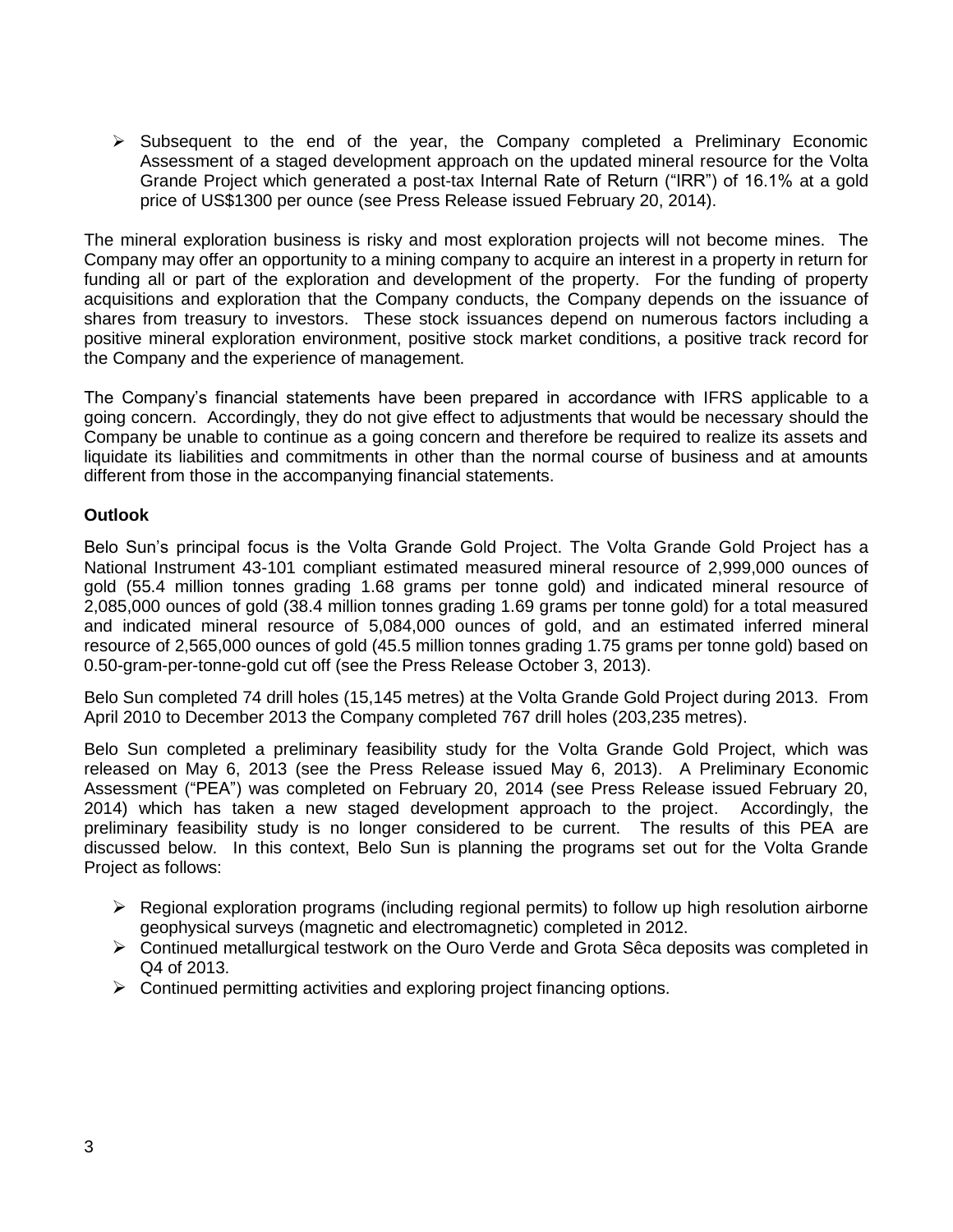# **Summary of Quarterly Results**

The following is a summary of the Company's financial results for the eight most recently completed quarters:

|                                  | 31-Dec        | 30-Sep        | 30-Jun        | 31-Mar         | 31-Dec        | 30-Sep         | 30-Jun         | 31-Mar         |
|----------------------------------|---------------|---------------|---------------|----------------|---------------|----------------|----------------|----------------|
|                                  | 2013          | 2013          | 2013          | 2013           | 2012          | 2012           | 2012           | 2012           |
| Net (loss)                       | (\$4,745,211) | (\$8,259,403) | (\$8,166,717) | (\$11,360,487) | (\$8,460,407) | (\$12,931,632) | (\$16,823,928) | (\$10,191,667) |
| Net (loss) per share             | (\$0.02)      | (\$0.03)      | (\$0.03)      | (\$0.04)       | (\$0.03)      | (\$0.06)       | (\$0.07)       | (\$0.05)       |
| Working Capital*                 | \$12,410,902  | \$16,619,491  | \$22,598,930  | \$30,386,056   | \$42,003,938  | \$3,594,574    | \$16,223,478   | \$33,517,505   |
| <b>Total Assets</b>              | \$20,579,101  | \$26,995,268  | \$33,189,599  | \$43,188,647   | \$53,781,289  | \$15,322,537   | \$29,380,281   | \$38,272,507   |
| Total Non-current<br>Liabilities | \$0           | \$0           | \$0           | \$5,344        | \$17,404      | \$22,532       | \$28,622       | \$7,091        |

# Factors Affecting Comparability of Quarters

Results of operations can vary significantly as a result of a number of factors. The Company's level of activity and expenditures during a specific quarter are influenced by a number of factors, including the level of working capital, the availability of external financing, the time required to gather, analyze and report on geological data related to its properties and the nature of activity, and the number of personnel required to advance each individual project.

In addition, the granting of stock options in a particular quarter gives rise to stock-based compensation expense. In the fourth quarter of 2013, the Company recorded stock-based compensation expense of \$Nil (Q3 – \$2,175,000; Q2-2013 – \$186,000; Q1-2013 – \$65,000, Q4-2012 – \$363,000, Q3-2012 – \$184,050, Q2-2012 – \$3,876,200, Q1-2012 – \$2,741,300). Exploration expenditures during quarters vary and can cause earnings to fluctuate. In the fourth quarter of 2013, the Company recorded exploration and evaluation expenses (including engineering studies) of \$2,684,382 (Q3 – \$4,737,009; Q2-2013 –\$6,173,255; Q1-2013 – \$8,068,455, Q4-2012 – \$6,648,823, Q3-2012 – \$12,039,843, Q2- 2012 – \$9,750,813, Q1-2012 – \$7,365,317). During 2013, the Company completed 15,145 metres of drilling, completed work on its prefeasibility study, worked on its Preliminary Economic Assessment, and continued work on its definitive feasibility study. During 2012, the Company incurred costs from its extensive drilling program of 98,514 metres, as well as costs in relation to prefeasibility and geophysical studies.

Also contributing to fluctuating quarterly net (losses) are changes in foreign exchange rates. The Company holds a large portion of its monetary assets and liabilities in Brazil and therefore changes in the rate of exchange between the Brazilian Real, United States dollar and the Canadian dollar result in reported gains and losses on foreign currency fluctuations.

## **Results of Operations – Financial**

The following is a discussion of the results of operations of the Company for the three and twelve months ended December 31, 2013. This should be read in conjunction with the Company's annual consolidated financial statements for the twelve months ended December 31, 2013 and related notes.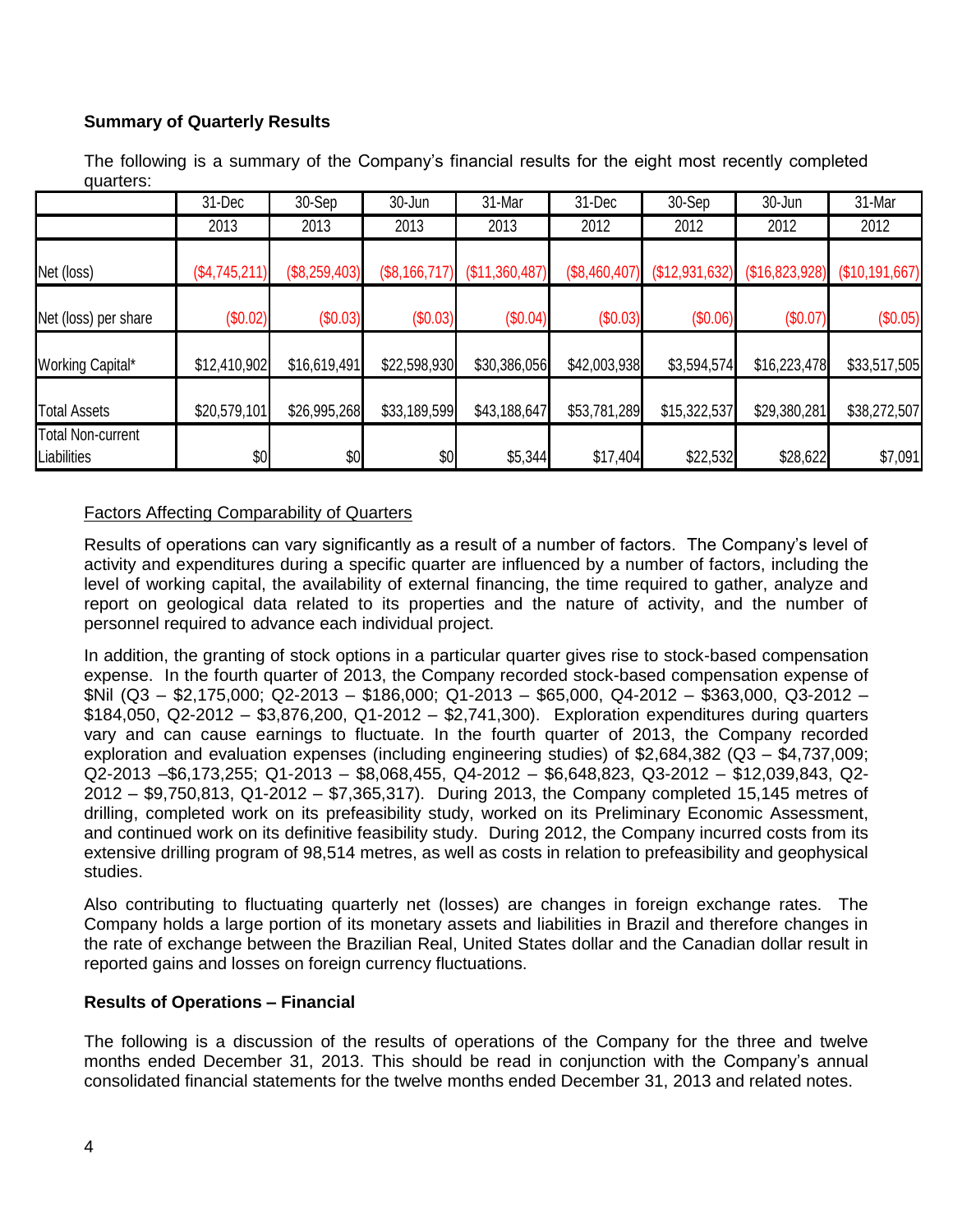For the quarters ended:

|                                     | Three Months ended December 31, |    |           |  |
|-------------------------------------|---------------------------------|----|-----------|--|
|                                     | 2013                            |    | 2012      |  |
| Net loss                            | \$<br>4,745,211                 | \$ | 8,460,407 |  |
| Interest income                     | (145, 284)                      |    | (212,062) |  |
| Management fees to directors        | 125,621                         |    | 94,496    |  |
| Salaries, wages and consulting fees | 762,784                         |    | 550,778   |  |
| Professional fees                   | 38,112                          |    | 151,940   |  |
| General and administration          | 1,035,765                       |    | 531,692   |  |
| Amortization                        | 76,497                          |    | 97,032    |  |
| Share-based payments                |                                 |    | 363,000   |  |
| Exploration and evaluation expenses | 1,458,305                       |    | 5,644,087 |  |
| <b>Engineering studies</b>          | 1,226,077                       |    | 1,004,736 |  |
| Loss/(gain) on foreign exchange     | 167,021                         |    | 11,487    |  |
| Loss on derivative liability        | 391                             |    | 223,985   |  |
| (Gain) on sale of assets            | (78)                            |    | (764)     |  |

For the three months ended December 31, 2013, the Company recorded a net loss of \$4,745,211 (\$0.02 per share) compared to a net loss of \$8,460,407 (\$0.04 per share) for the three months ended December 31, 2012.

Salaries, wages and consulting fees were higher by \$212,000 in Q4-2013 compared to Q4-2012 as a result of a larger management team and new consultants.

General and administration costs increased in Q4-2013 compared to Q4-2012 primarily as a result of the expensing of tax advances, and higher legal and software costs in Brazil which were offset by lower travel costs incurred by the corporate head office. Legal costs in Brazil related to the appeals and delays in the environmental licensing process.

Exploration and evaluation expenses, including engineering studies, were \$2,684,382 for the three months ended December 31, 2013 compared to \$6,648,823 for the three months ended December 31, 2012, a decrease of \$3,964,441. In Q4-2013, the Company worked on its preliminary economic assessment. There was no drilling in Q4-2013 compared to drilling of 14,388 metres in Q4-2012.

Interest income decreased by \$66,788 for the three months ended December 31, 2013 compared to the three months ended December 31, 2012. Lower cash balances held during Q4-2013 compared to Q4-2012 resulted in reduced interest income.

Share-based payments were \$nil for the three months ended December 31, 2013 as the Company did not issue stock options during this period. During Q4-2012, 300,000 stock options were granted to consultants of the Company resulting in \$363,000 in share-based payments expense for the comparable quarter. All options vested immediately for both periods.

The Company also recognized a foreign exchange loss of \$167,021 during Q4-2013 (Q4-2012 – \$11,487). The US dollar strengthened throughout the current quarter compared to the Brazilian Reais, and the Company carried significant monetary assets in Brazilian Reais during Q4-2013 resulting in this loss.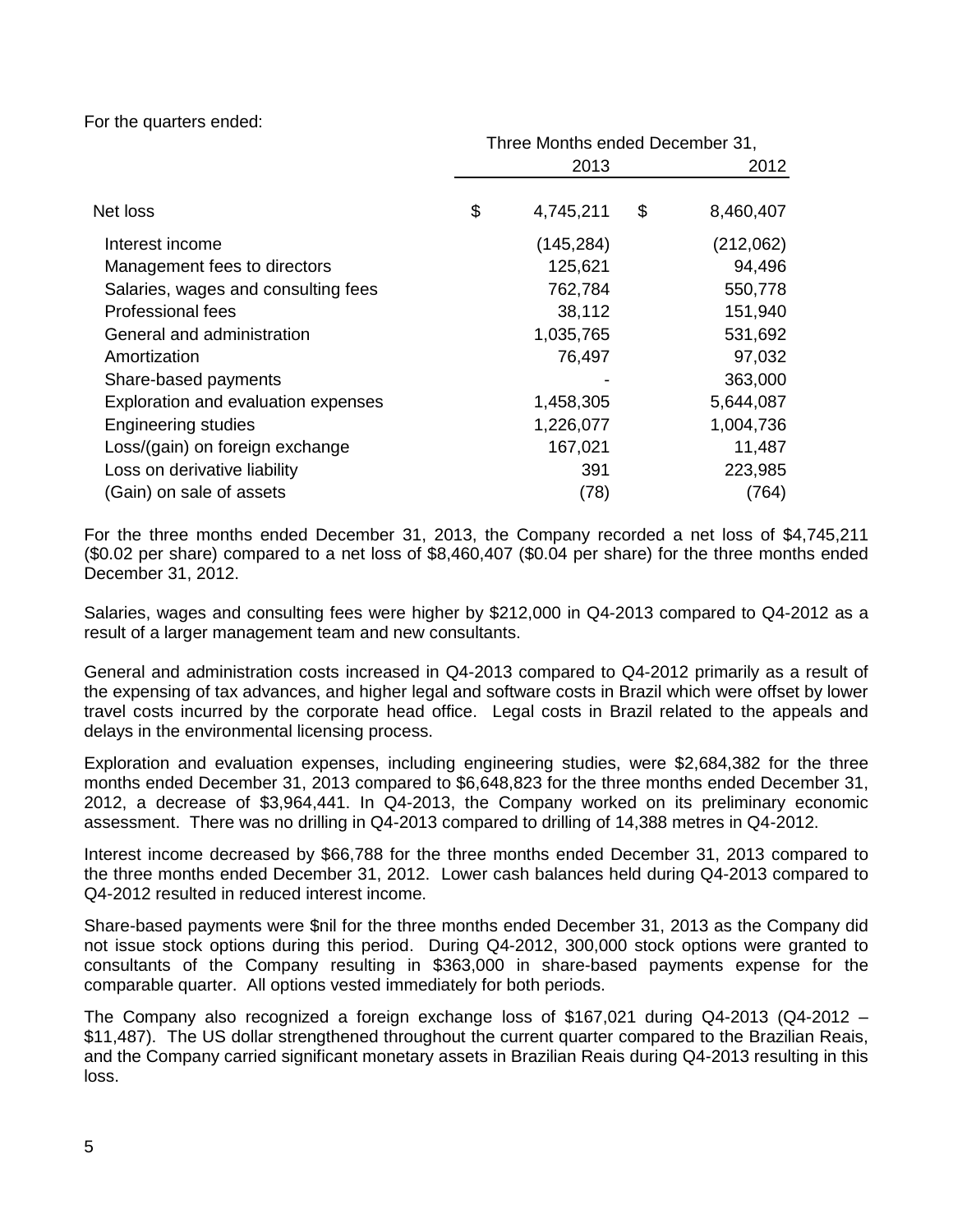During the three months ended December 31, 2013, the Company spent \$4,798,945 on operations, paid lease obligations of \$4,833, purchased capital assets of \$12,031 and paid a liability related to the acquisition of land of \$1,206,080. During the three months ended December 31, 2012, the Company spent \$8,471,125 on operations, raised \$47,033,357 in net proceeds from a bought deal financing raised \$232,460 from the exercise of options, paid lease obligations of \$10,369, reinvested its term deposit for cash of \$513,534 which was redeemed during the third quarter, and incurred \$324,386 in capital asset expenditures.

For the twelve months ended:

|                                     | Twelve months ended December 31, |    |               |  |
|-------------------------------------|----------------------------------|----|---------------|--|
|                                     | 2013                             |    | 2012          |  |
| Net loss                            | \$<br>32,531,818                 | \$ | 48,407,634    |  |
| Interest income                     | (782, 225)                       |    | (1, 137, 926) |  |
| Management fees to directors        | 702,688                          |    | 559,803       |  |
| Salaries, wages and consulting fees | 4,603,620                        |    | 2,933,486     |  |
| Professional fees                   | 125,439                          |    | 215,680       |  |
| General and administration          | 2,646,002                        |    | 2,218,312     |  |
| Amortization                        | 379,692                          |    | 256,082       |  |
| Share-based payments                | 2,426,000                        |    | 7,164,550     |  |
| Exploration and evaluation expenses | 11,648,898                       |    | 29,694,408    |  |
| <b>Engineering studies</b>          | 10,014,203                       |    | 6,110,388     |  |
| Loss on foreign exchange            | 811,851                          |    | 169,998       |  |
| (Gain) on derivative liability      | (32, 124)                        |    | 223,985       |  |
| (Gain) on sale of assets            | (12, 226)                        |    | (1, 132)      |  |

For the twelve months ended December 31, 2013, the Company recorded a net loss of \$32,531,818 (\$0.12 per share) compared to a net loss of \$48,407,634 (\$0.21 per share) for the twelve months ended December 31, 2012.

Salaries, wages and consulting fees and management fees to directors increased by \$1,813,019 in 2013 compared to 2012 as a result of a larger management team and more consultants, some of which were hired during the latter portion of 2012. Overall, bonuses were higher in 2013 compared to 2012 also as a result of the increased headcount.

Exploration and evaluation expenses, including engineering studies, were \$21,663,101 for the twelve months ended December 31, 2013 compared to \$35,804,796 for the twelve months ended December 31, 2012, a decrease of \$14,141,695. In 2013, the Company completed its preliminary feasibility study, continued actively exploring its Volta Grande Gold Project completing approximately 74 drill holes (15,145 metres) and working on environmental technical studies, began work on a preliminary economic assessment and continued its work on a definitive feasibility study. During 2012, the Company had drilled approximately 347 drill holes (98,514 metres) resulting in the higher cost for this period.

Interest income was \$782,225 for the twelve months ended December 31, 2013 compared to \$1,137,926 for the twelve months ended December 31, 2012. Lower average cash balances for the year and lower interest rates earned in Brazil during 2013 compared to 2012 resulted in lower interest income.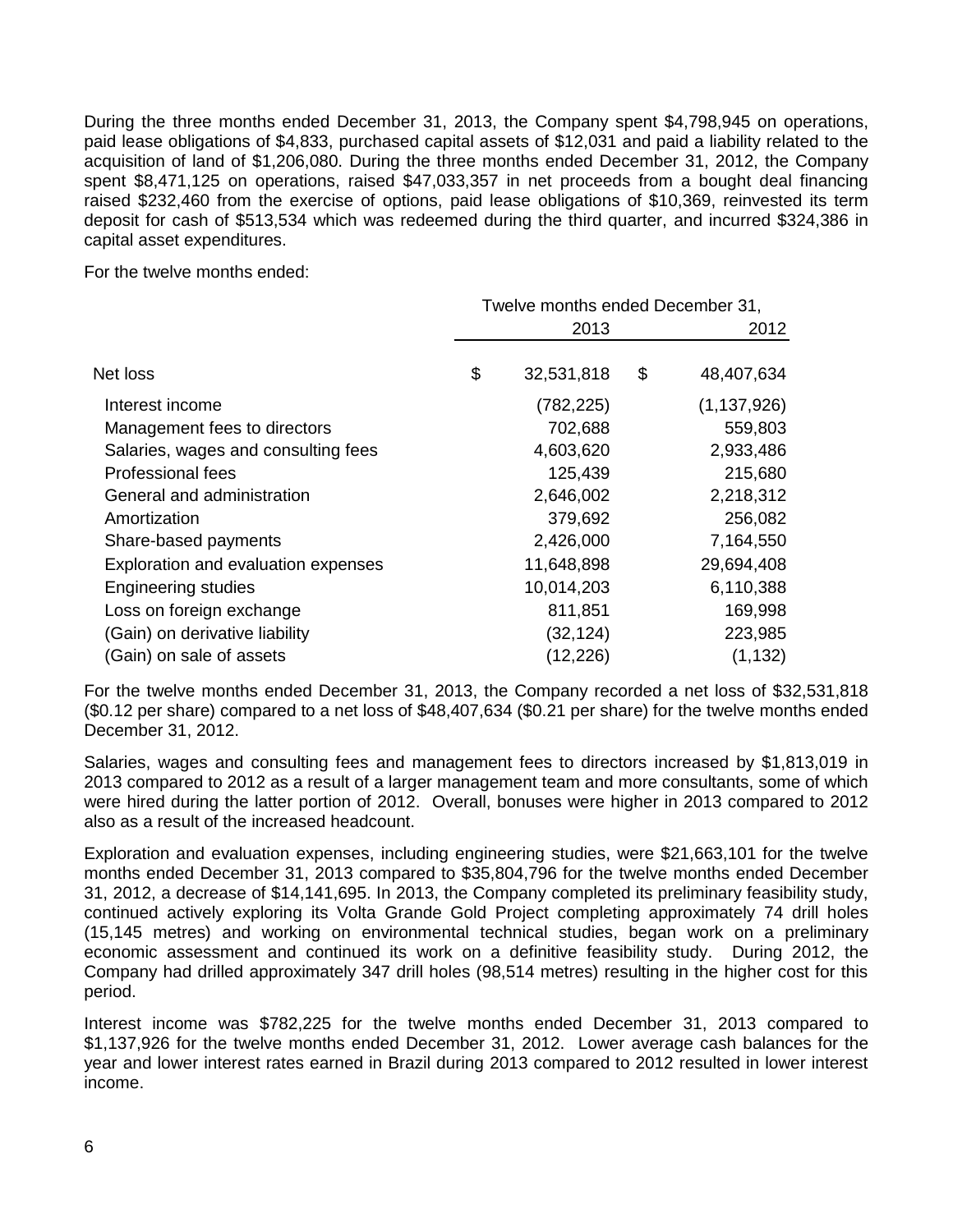Share-based payments were \$2,426,000 for the twelve months ended December 31, 2013 in relation to the 4,000,000 stock options granted to directors, officers, employees and consultants of the Company. During 2012, 8,745,000 stock options were granted resulting in \$7,164,550 in share-based payments expense for the comparable period.

The Company recorded a gain on derivative liability of \$32,124 related to change in the market value of the shares due in relation to a property acquisition. The liability was paid in cash in February 2013. The Company realized a total loss for the transaction of \$191,861, of which \$223,985 was recognized as an unrealized loss in 2012.

The Company also recognized a foreign exchange loss of \$811,851 during 2013 (2012 – \$169,998) as a result of fluctuations in the exchange rate between the US dollar and the Brazilian Reias.

During the twelve months ended December 31, 2013, the Company spent \$30,063,834 on operations, raised \$72,000 from the exercise of options, paid lease obligations of \$26,046, purchased capital assets of \$203,690 and paid a liability related to the acquisition of land of \$2,391,743. During the twelve months ended December 31, 2012, the Company spent \$40,271,719 on operations, raised \$47,033,357 net of issue costs from a bought deal financing, raised \$11,260,984 from the exercise of warrants and options, paid lease obligations of \$67,623, and incurred \$3,283,980 in capital asset expenditures, net of accrued liabilities related to the acquisition of land.

#### **Liquidity and Capital Resources**

Given the nature of the Company's operations, the most relevant financial information relates primarily to current liquidity, solvency and planned expenditures. The Company's financial success will be dependent upon the development of a property that leads to the production of gold. Such development may take years to complete and the amount of resulting income, if any, is difficult to determine.

The Company currently has negative operating cash flow and finances its mineral exploration activities through equity financing. The Company's financial success will be dependent on the economic viability of its mineral exploration properties and the extent to which it can establish economic reserves and operations.

The Company had working capital of \$12,410,902 as at December 31, 2013 (December 31, 2012 - \$42,003,938) including cash and cash equivalents of \$13,197,670 (December 31, 2012 - \$45,977,241). None of the cash equivalents are invested in asset-backed securities.

The Company is currently focusing its efforts on the Volta Grande Gold Project.

#### Long Term Investment

The Company is carrying a term deposit with Banco do Brasil to fund potential amounts owing to Companhia de Pesquisa de Recoursos Minerais ("CPRM"). As at December 31, 2013, the balance of this deposit was 1,149,072 Reais (\$517,427). There has been no production at Volta Grande thus no royalties payable and no amounts were withdrawn by the CPRM.

#### Currency Risk

The Company operates internationally and is exposed to foreign exchange risk as certain expenditures are denominated in non-Canadian dollar currencies. Foreign exchange risk is predominantly due to the United Stated dollars and Brazilian Real.

A strengthening of \$0.01 in the United States dollar against the Brazilian Reais would have decreased net income by approximately \$47,000 for the twelve months ended December 31, 2013 (December 31,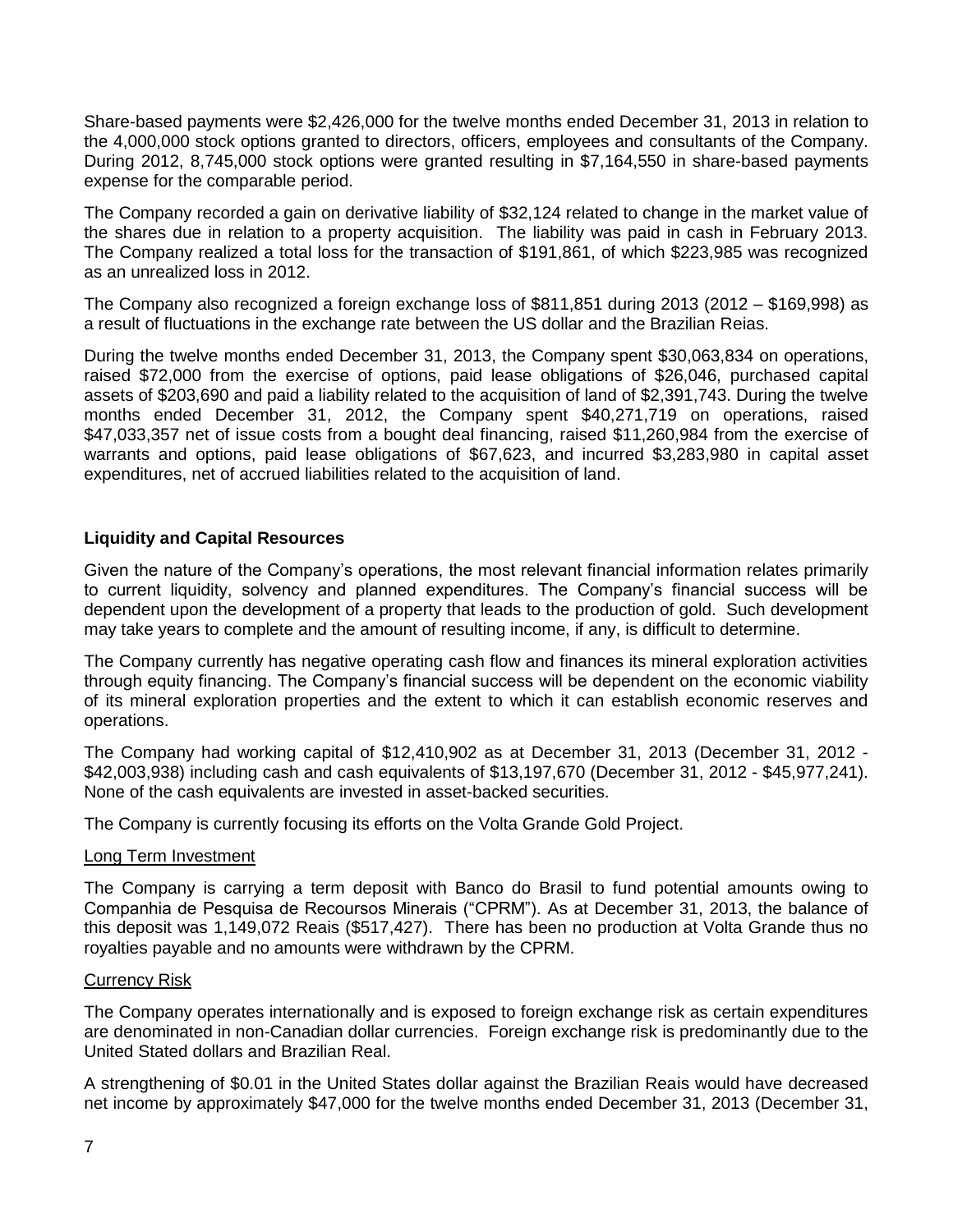2012 - \$121,000). A strengthening of \$0.01 in the Canadian dollar against the United States dollar would have decreased other comprehensive income by approximately \$20,000 for the twelve months ended December 31, 2013 (December 31, 2012 - \$59,000). At December 31, 2013, one Canadian dollar was equal to 0.9402 United States dollars (December 31, 2012 – 1.0051) and one Canadian dollar was equal to 2.2207 Brazilian Reais (December 31, 2012 – 2.0580).

Brazilian Reais United States Dollar

As at December 31, 2013 the monetary balances in non-Canadian dollar currencies are as follows:

|                                          |                 | Prazinan Roald Unitod Utatou Dollar |
|------------------------------------------|-----------------|-------------------------------------|
| Cash                                     | \$<br>5,013,347 | \$<br>969                           |
| Accounts receivable and prepaid expenses | 53,504          |                                     |
| Long term investment                     | 1,149,072       |                                     |
| Accounts payable                         | (1,509,147)     | (3, 333)                            |
| Lease payable                            | (21, 225)       |                                     |
|                                          | \$<br>4,685,551 | (2,364)                             |

#### **Capital Risk Management**

The Company includes cash and equity, comprised of issued common shares, share-based payment reserve and deficit, in the definition of capital. The Company's objectives when managing capital is to maintain its ability to continue as a going concern in order to provide returns for shareholders and benefits for other stakeholders.

The Company manages its capital structure and makes adjustments to it based on the funds available to the Company in order to support the acquisition and exploration of mineral properties. The Board of Directors does not establish quantitative return on capital criteria for management but rather relies on the expertise of the Company's management and consultants to sustain future development of the business.

The Company's properties are in the exploration stage and, accordingly, the Company is dependent upon external financings to fund activities. In order to carry out planned exploration and pay for administrative costs, the Company will spend its existing working capital and raise the additional funds required.

Management reviews its capital management approach on an ongoing basis and believes that this approach is reasonable given the relative size of the Company. There were no changes in the Company's approach to capital management during the twelve months ended December 31, 2013 and 2012. The Company is not subject to externally imposed capital requirements.

#### **Commitments**

#### Management Contract Commitments

The Company is party to certain management contracts. These contracts require that additional payments of up to \$7,470,000 be made upon the occurrence of certain events such as a change of control. Minimum commitments remaining under these contracts were approximately \$866,000, all due within one year.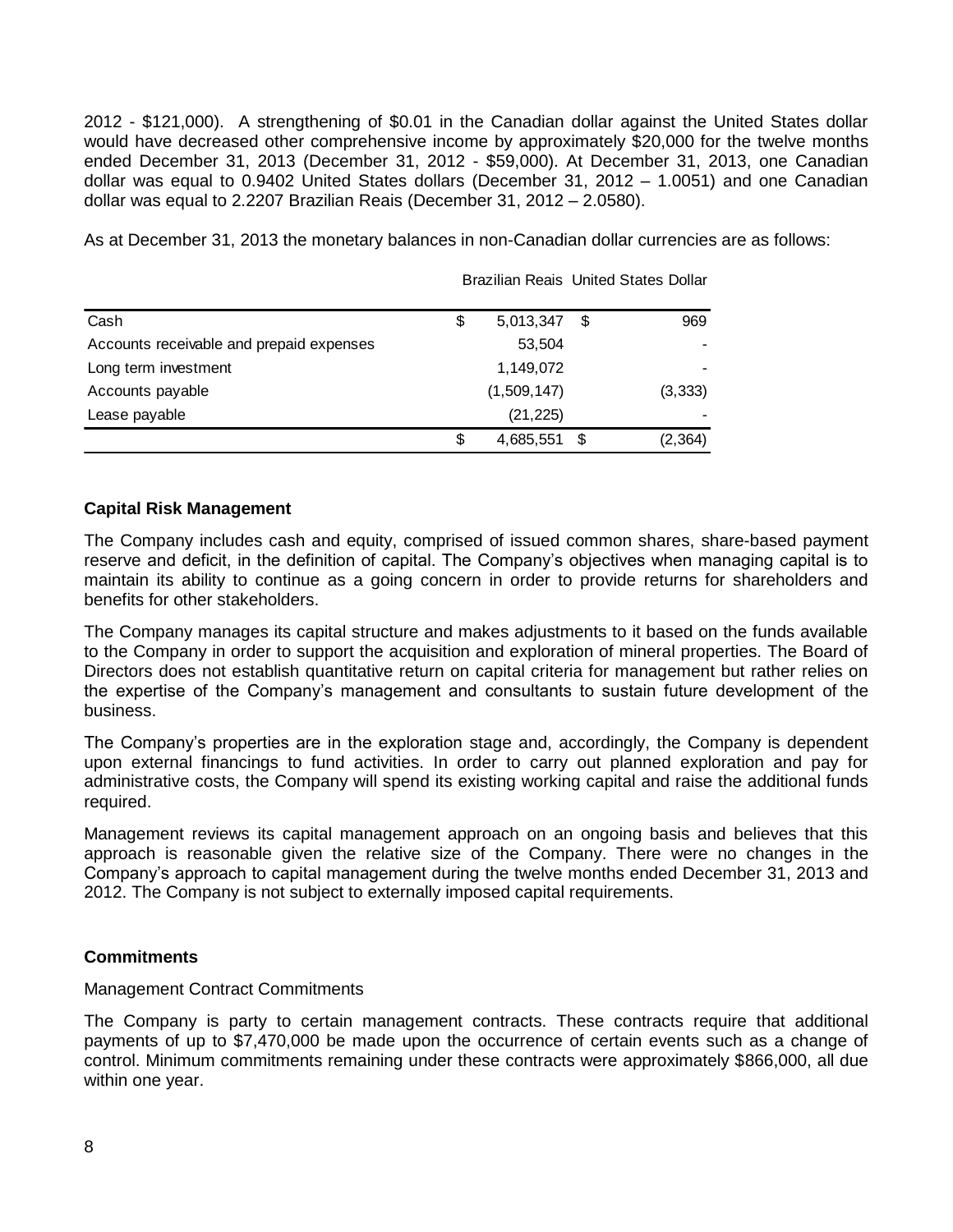## Environmental Commitments

The Company's mining and exploration activities are subject to various federal, provincial and international laws and regulations governing the protection of the environment. These laws and regulations are continually changing and generally becoming more restrictive. The Company conducts its operations so as to protect public health and the environment and believes its operations are materially in compliance with all applicable laws and regulations. The Company has made, and expects to make in the future, expenditures to comply with such laws and regulations.

The only capital resource of the Company is the plant and equipment at \$6,584,995 (net book value).

## **Results of Operation - Exploration**

#### VOLTA GRANDE PROPERTY

Volta Grande, the Company's primary focus, is an advanced-stage exploration project located in Para State, Brazil where a measured and indicated and inferred gold resource has been delineated by the Company. The mineral resource is comprised of 5,084,000 measured and indicated ounces of gold (93.8 million tonnes grading 1.68 g/t Au) and 2,565,000 inferred ounces of gold (45.5 million tonnes grading 1.75 g/t Au) using a 0.50 g/t Au cut-off (see the Press Release October 3, 2013).

#### Agreement

In 2005, the Company signed an agreement modifying the terms of the acquisition of a 100 percent interest in the Volta Grande Gold Property located in the Para State, approximately 60 kilometres southwest of the city of Altamira in northern Brazil (the "Volta Grande Property"). Under the original terms of the contract signed in 2004, the Company was to pay US\$3 million over four years. Under the modified agreement the Company agreed to pay to the Vendor a total of US\$600,000 which was paid in 2006. The transfer of title to the Volta Grande Property occurred following the arrangements with CPRM, whereby the Company has committed to pay CPRM 3,740,000 Reais if a mineable deposit is defined on the Volta Grande Property. Payments would begin two years following production and could be paid over ten years on a quarterly basis. As security, the Company had purchased a term deposit of 3,740,000 Reais.

In March 2008, the Company successfully renegotiated the agreement with CPRM. Under the new terms, CPRM released to the Company 3,525,087 Reais of the total term deposit of 4,273,087 Reais held in security to cover the Company's debt owed to CPRM. In addition the Company allocated the balance of the original term deposit that was not released, amounting to 748,000 Reais, to be retained in an interest bearing term deposit to cover future royalty payments. There has been no production at Volta Grande resulting in no royalties payable and no amounts were withdrawn by the CPRM.

#### **Background**

The 100% owned Volta Grande Gold Project is located approximately 60 kilometres southwest of the town of Altamira (pop. 100,000) in the northern region of Para State. The geological setting (*Tres Palmeiras greenstone belt*) at the project areas is part of the same sequences present in the Carajas "World Class" mineral province.

Gold mineralization was identified at numerous sites in the 1990s by past operators TVX Gold Inc. (now part of Kinross Gold Corporation) and Battle Mountain Exploration (now part of Newmont Mining Corporation). Historical drilling by these companies included more than 27,000 metres of combined core, auger, and reverse circulation drilling and several thousand channel and soil samples. Preliminary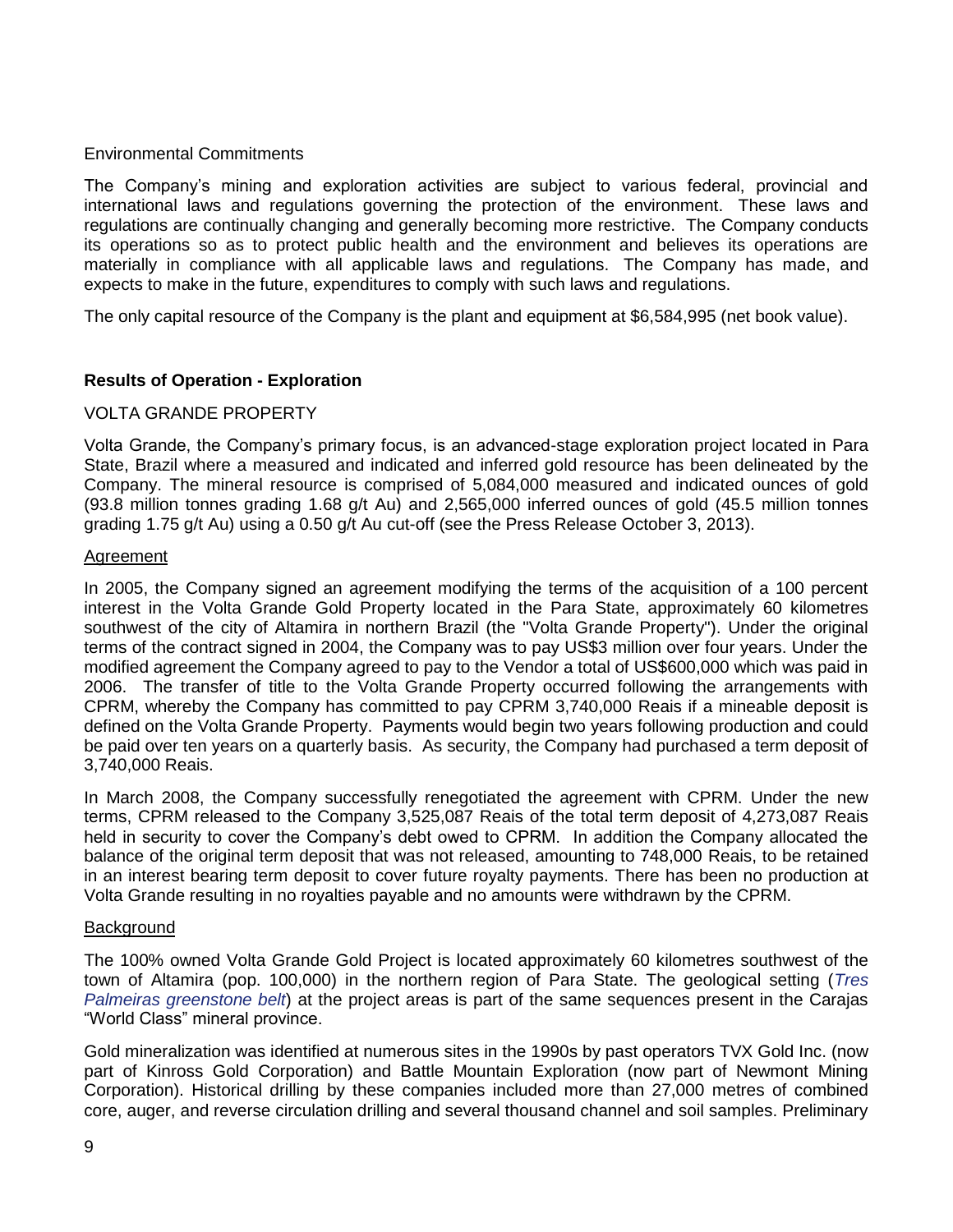metallurgical work indicated that Volta Grande mineralization is amenable to conventional milling and cyanidation process methods, with gold recoveries of up to 95% in bottle roll tests.

The shear-hosted mineral resource at Volta Grande is contained in three main areas (Ouro Verde and Grota Sêca at the North Block and the South Block), all of which have development in the form of artisanal workings into them. Within these areas, there are numerous narrow zones of high-grade gold mineralization, with potential for expansion along strike and at depth. There is also potential for the discovery of additional mineralized zones within the large alteration envelope in the host intrusive which has been traced for more than three kilometres along strike. Two types of gold mineralization are present: primary gold in intrusive rocks and secondary gold in an extensive saprolitic zone overlying the primary mineralization.

Roscoe Postle Associates Inc ("RPA") (formerly Scott Wilson Roscoe Postle Associates Inc.) reported that "there is potential for high grade shoots that may extend to depths of at least 200 metres or 300 metres below the surface, based on analogy with other Precambrian shear zone hosted gold deposits in Brazil." The property has been mined historically by garimpeiros (artisanal miners) for several decades using both open pit and underground mining methods with several shafts of 80 to 200 metres along high-grade veins. Grab samples from these shafts have assayed as high as 474.9 g/t Au.

#### Preliminary Economic Assessment

Subsequent to the end of the year, the Company completed a PEA of a staged development approach based on the updated mineral resource (see Press Release dated October 3, 2013) for its 100%-owned Volta Grande gold project in Para State, Brazil. The study of this approach is a response to the current financial environment for large capital gold projects and mitigates against some of the start-up risks of large tonnage projects.

The scientific and technical information pertaining to the Project has been reviewed and approved by the following Qualified Persons under NI 43-101: Dr. Jean-Francois Couture, PGeo and Dr. Oy Leuangthong, P.Eng (Mineral Resource), of SRK Consulting (Canada) Inc., Gordon Zurowski, P.Eng (Mining and Author Technical Report), and Lyn Jones P. Eng (Metallurgy and Process), of AGP Mining Consultants Inc, each of whom are independent of Belo Sun. See "Cautionary Statement Regarding Forward Looking Information".

The PEA contemplates the construction of a 3.0 million tonne/year processing facility for the first seven years of production and an expansion of the facility to a nominal 6.0 million tonne/year processing facility from Year 9 to the end of mine life. Higher grade material will be processed in the initial years of mine life with lower grade material stockpiled to expedite the project payback.

For the PEA, Belo Sun used the October 2013 mineral resource estimate. Mineral resources that are not mineral reserves do not have demonstrated economic viability. External mining dilution is calculated at 12.3% at zero grade. The diluted life of mine mill feed grade will average 1.14 g/t gold with an average cutoff of 0.48 g/t gold. Based on current metallurgical testing, the average gold recovery is expected to be 92.8% overall for the life of mine. The ultimate pit design was based on an optimised pit shell using a US\$1020/oz gold price. Internal phases were designed within that ultimate shell. For the purposes of the PEA, only measured and indicated resources from Ouro Verde and Grota Seca were included in the PEA mine design.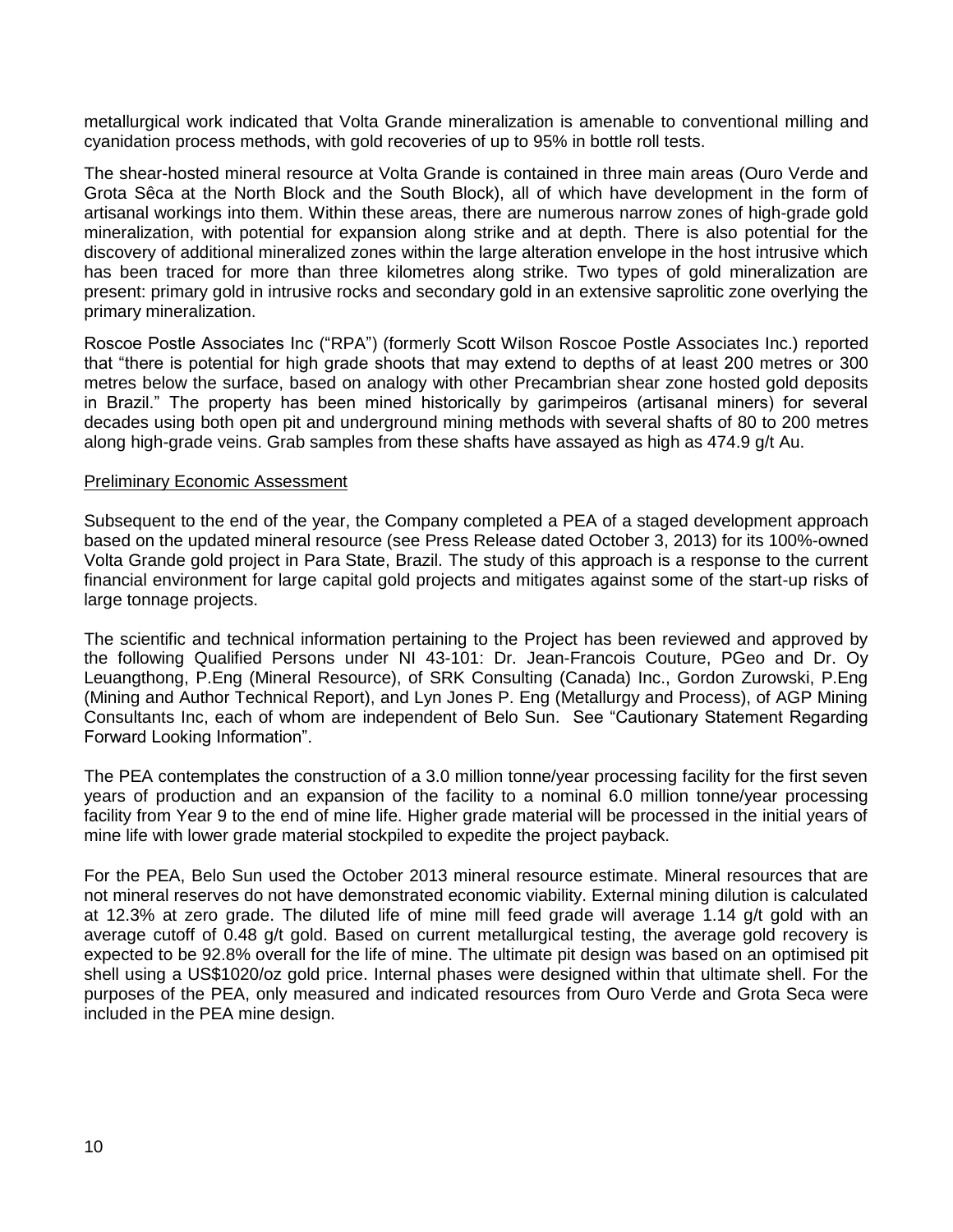| <b>Preliminary Economic Assessment</b>          |                                    |                       |            |  |  |  |
|-------------------------------------------------|------------------------------------|-----------------------|------------|--|--|--|
| Project Data                                    | L.O.M<br>Years 1-6<br><b>Units</b> |                       |            |  |  |  |
|                                                 |                                    |                       |            |  |  |  |
| Life of Mine                                    | Years                              |                       | 21         |  |  |  |
| Average Annual Mining Rate                      | Mtpa                               | 24.8                  | 27.3       |  |  |  |
| Annual Mill Throughput                          | <b>Mtpa</b>                        | 3.0                   | 4.9        |  |  |  |
| Metallurgical Recovery                          | $\frac{9}{6}$                      | 94.1%                 | 92.8%      |  |  |  |
| Average Annual Gold Production                  | oz recovered                       | 147,900               | 167,309    |  |  |  |
| Average Waste to Mill Feed Strip Ratio          | Waste:Feed                         | 6.32                  | 4.30       |  |  |  |
| Average Waste to Mill Feed Strip Ratio          | Waste: (Feed+Stockpile)            | 3.31                  | 4.30       |  |  |  |
| Average Feed Grade (diluted)                    | grams/tonne                        | 1.66                  | 1.14       |  |  |  |
| <b>Mine Operating Costs</b>                     |                                    |                       |            |  |  |  |
| Per Feed Tonne                                  |                                    |                       |            |  |  |  |
| Mining                                          | US\$/tonne feed                    | 19.27                 | 13.25      |  |  |  |
| Process                                         | US\$/tonne feed                    | 9.13                  | 8.64       |  |  |  |
| General and Administration                      | US\$/tonne feed                    | 3.49                  | 2.22       |  |  |  |
| <b>Total Operating Cost</b>                     | US\$/tonne feed                    | 31.89                 | 24.11      |  |  |  |
| <b>Total Operating Cost including Royalties</b> | US\$/tonne feed                    | 32.53                 | 24.55      |  |  |  |
| Per Gold Ounce                                  |                                    |                       |            |  |  |  |
| Mining                                          | US\$/oz gold recovered             | 383                   | 373        |  |  |  |
| Process                                         | US\$/oz gold recovered             | 182                   | 279        |  |  |  |
| General and Administration                      | US\$/oz gold recovered             | 69                    | 63         |  |  |  |
| <b>Total Operating Cost</b>                     | US\$/oz gold recovered             | 634                   | 715        |  |  |  |
| <b>Total Operating Cost including Royalties</b> | US\$/oz gold recovered             | 647                   | 727        |  |  |  |
| <b>CAPITAL COST (including tax)</b>             |                                    | <b>Pre-Production</b> | <b>LOM</b> |  |  |  |
| <b>Initial CAPEX</b>                            | US\$ ('000's)                      | 328.7                 |            |  |  |  |
| <b>Sustaining CAPEX</b>                         | US\$ ('000's)                      |                       | 104.8      |  |  |  |
| <b>Expansion CAPEX</b>                          | US\$ ('000's)                      |                       | 203.6      |  |  |  |

The mine design, mining costs and mining fleet requirements for the project were prepared by AGP Mining Consultants Inc. The PEA contemplates conventional open pit mining utilizing owner operated trucks and loaders to provide the initial 3.0 million tonnes per year of mill feed. Backhoe support is provided in each of the pits for assistance in grade control. Plant throughput will ramp up from 3.0 million tonnes to 6.0 million tonnes per year starting in Year 8 and reaching full production in Year 9. The ramp up coincides with planned mining equipment replacement. The mine is designed as a two pit operation with multiple phases in each pit mined over 21 years, plus a year of pre-production.

The average waste to mill feed strip ratio for the life of the mine is estimated to be 4.3:1. Bench heights of 10 meters will be mined initially using 14.5  $m^3$  loaders with 97 tonne haul trucks. This provides the greatest flexibility for grade control in the pit and flexibility of operations while maintaining reasonable operating costs and production capability. When the plant throughput increases, the fleet size will also be increased so production can be maintained in a cost effective manner while not sacrificing grade control. The smaller 97 tonne trucks will be replaced with larger trucks carrying 134 tonnes of material. The smaller loaders will be replaced with 19 m<sup>3</sup> loaders and 22 m<sup>3</sup> shovels. At both production levels, grade control support will be provided with backhoes and reverse circulation drilling.

Mill feed grade has been increased in the initial years using an elevated cutoff to assist with project payback. The lower grade material will be stockpiled near the primary crushing plant and fed to the plant in the later years of the project. Waste rock will be hauled to dedicated waste management facilities adjacent to the open pits. Saprolite feed material will be stockpiled and up to 10% will be fed to the plant annually.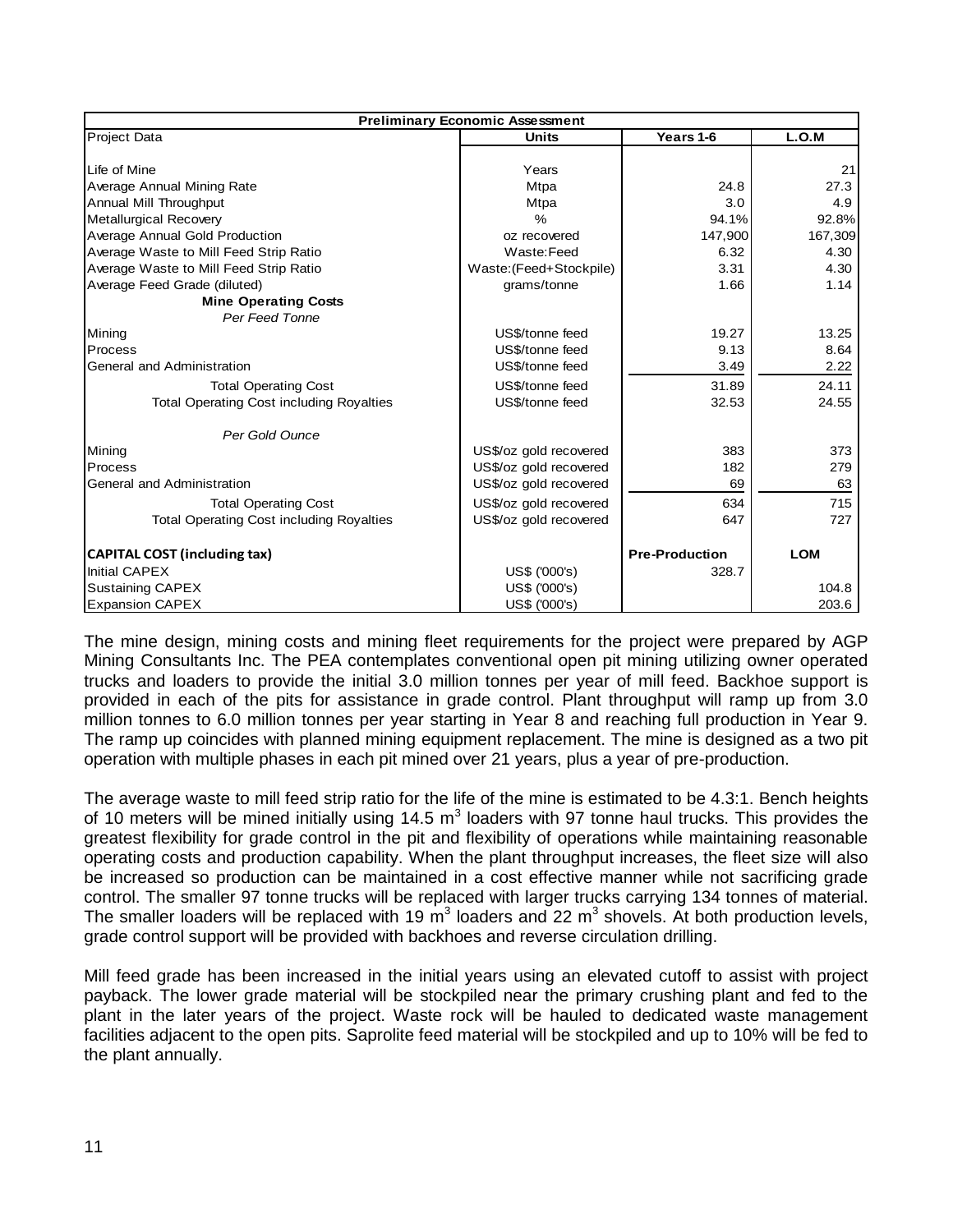## **Metallurgy**

Based on recent test work completed at SGS Chile, the run-of-mine feed material from the Ouro Verde and Grota Seca open pits feed material is amenable to conventional crush, grind, gravity concentration, CIP / CIL flow sheet. Test work results indicate that 40% to 50% of the gold is expected to be recovered in a gravity concentrate. Overall gold recovery is estimated between 92% and 94% depending on the head grade.

Other test work completed at SGS Chile included Bond work indices, JK drop weight and SMC tests. These results were used to model the Volta Grande grinding circuit and have confirmed that the feed material is amenable to a SAG / ball mill grinding configuration.

#### **Infrastructure**

Access to site will be via an existing 60 kilometer upgraded gravel road. Power for the project will originate from Belo Monte's Pimental distribution station requiring the construction of a 20 kilometer 230 kV high tension power line. Water sufficient to meet mining needs is readily available at the Project site. In addition to the mine and process facilities, a camp will be established at the project site to house workers on a shift rotation basis. Provision will be made for the storage of critical supplies on site.

| <b>Pre Production Costs</b>          | <b>Capital Cost</b><br>(US\$ millions) |
|--------------------------------------|----------------------------------------|
| Open Pit                             | \$12.6                                 |
| Processing                           | \$114.4                                |
| Infrastructure                       | \$76.0                                 |
| Indirects, Contingency, Owners Costs | \$97.3                                 |
| <b>Subtotal</b>                      | \$300.3                                |
| Tax                                  | \$28.4                                 |
| <b>Total</b>                         | \$328.7                                |

| <b>Post Tax Evaluation</b> | <b>Units</b> | <b>Base Case</b> | <b>Sensitivity</b> |
|----------------------------|--------------|------------------|--------------------|
| <b>Gold Price</b>          | US\$ Ounce   | 1,300            | 1,450              |
| $NPV$ 0%                   | US\$ Million | 1,062            | 1,472              |
| <b>NPV 5%</b>              | US\$ Million | 418              | 637                |
| IRR                        | %            | 16.1             | 21.1               |
| Payback                    | vears        | 4.2              | 3.3                |

The Company will continue working on the following opportunities to optimise the project further:

- Further optimization of the mine plan in regards to pit sequencing and waste management facilities;
- Further optimization of the staged approach.
- Continued permitting activities and sourcing of project financing.

## Drill Program and Assay Highlights

Belo Sun has completed 767 drill holes at the Volta Grande Gold Project since April 2010. The drilling program was designed to upgrade the mineral resource designation in support of a planned feasibility study and to expand the existing mineral resource estimate. The Company's updated mineral resource estimate released in April 2013 incorporates results from core boreholes to January 30, 2013. The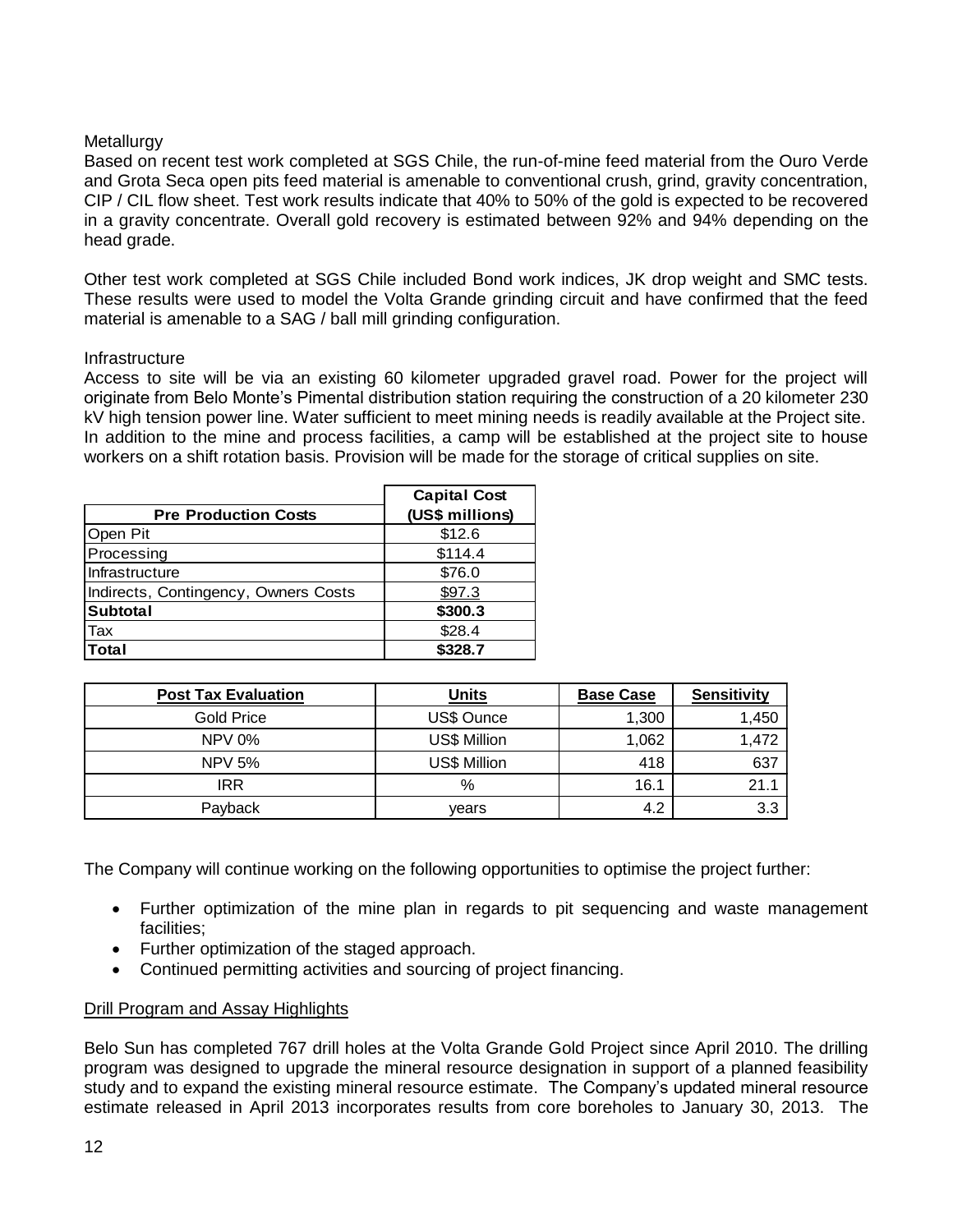Company has released one more mineral resource update in October 2013 which will be used as the basis for the definitive feasibility study. The Company is continuing the drilling program to upgrade and expand further mineral resources. Drilling highlights from 2013 include:

Ouro Verde

- Hole VVGD-628 intersected 9.75 metres grading 2.80 g/t Au (from 338.95 m depth) and 6.30 metres grading 4.46 g/t Au (from 379.00 m depth). (See the Press Release dated January 28, 2013.)
- $\triangleright$  A significant down dip intercept in hole VVGD-640 with 11.0 metres grading 2.08 g/t Au (from 256 m depth). (See the Press Release dated July 24, 2013.)

Grota Sêca

- Hole VVGD-529 intersected 12.07 metres grading 11.08 g/t Au (from 59.4 m depth) including 4.85 metres grading 26.78 g/t Au (from 63.4 m depth). This intercept represents a new high grade mineralized zone which is located parallel to the main "Central" zone. (See the Press Release dated January 28, 2013.)
- $\triangleright$  Hole VVGD-567 intersected 13.34 metres grading 4.60 g/t Au (from 119.56 m depth). (See the Press Release dated January 28, 2013.)
- Hole VVGD-689 intersected 11.65 metres grading 1.91 g/t Au (from 182.60 m depth). (See the Press Release dated July 24, 2013.)

The South Block

- $\triangleright$  Hole VVGD-633 intersected 9.02 metres grading 5.68 g/t Au (from 168.03 metres) and 4.52 metres grading 15.47 g/t Au (from 201.18 metres). (See the Press Release dated January 28, 2013.)
- $\triangleright$  Hole VVGD-688 intersected 14.09 metres grading 6.32 g/t Au (from 295.56 metres). (See the Press Release dated July 24, 2013.)
- $\triangleright$  Hole VVGD-693 intersected 5.88 metres grading 8.02 g/t Au (from 118.62 metres). (See the Press Release dated July 24, 2013.)
- Hole VVGD-656 intersected 4.4 metres grading 11.99 g/t Au (from 26.65 metres). (See the Press Release dated July 24, 2013.)

The Company's mineral resources also include those in the South Block, described as follows:

- $\triangleright$  Inferred Pit Constrained Mineral Resources of 5,368,000 tonnes at an average grade of 2.73 g/t Au containing 471,000 ounces of gold which are present in three different deposits named Pequi, Grande and Itata.
- > Inferred Underground Mineral Resources of 408,000 tons at an average grade of 3.89 g/t Au containing 51,000 ounces of gold which are present in three different deposits named Pequi, Grande and Itata.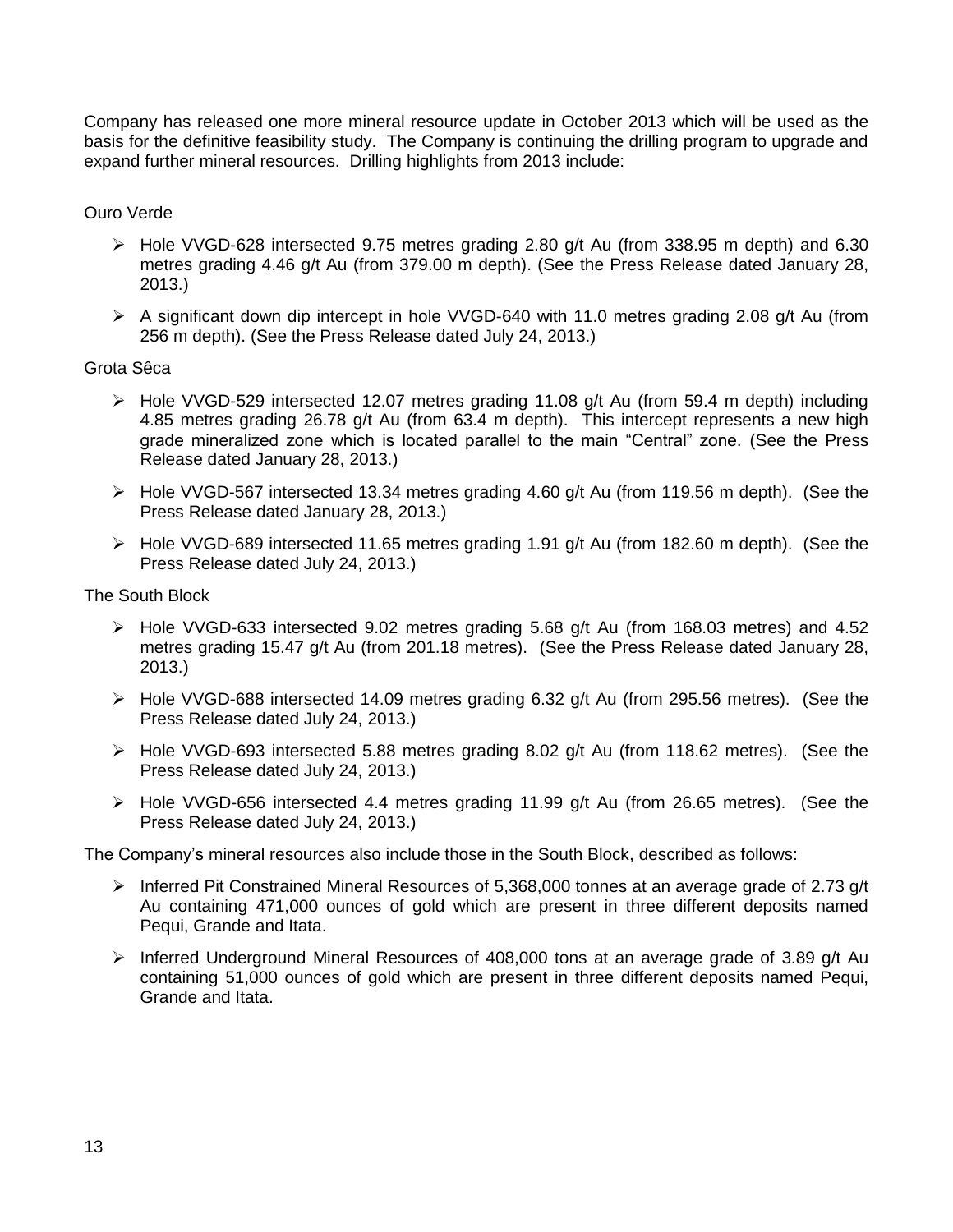## Measured and Indicated and Inferred Mineral Resource Estimate Increased at Volta Grande

Effective October 1, 2013, the Company released an updated mineral resource estimate based on results from all holes completed at the Volta Grande Project to date. The results were independently audited by SRK Consulting (Canada). Highlights from this release include:

• An increase of 981,000 ounces of gold in the measured and indicated mineral resources category compared with the December 2012 update.

MEASURED AND

The revised mineral resource estimate for the Volta Grande Gold Project is outlined in the table.

Volta Grande Resources Estimate

|                              |                                   |          |                  | MEASURED AND     |                 |
|------------------------------|-----------------------------------|----------|------------------|------------------|-----------------|
|                              |                                   | MEASURED | <b>INDICATED</b> | <b>INDICATED</b> | <b>INFERRED</b> |
| Ouro Verde Pit Constrained   | Tonnes ('000's)                   | 24,036   | 20,087           | 44,123           | 22,602          |
|                              | Grade (g/t Au)                    | 1.78     | 1.61             | 1.70             | 1.48            |
|                              | Ounces @ 0.5 g/t cut-off ('000's) | 1,379    | 1,037            | 2,416            | 1,079           |
| Grota Seca Pit Constrained   | Tonnes ('000's)                   | 31,384   | 15,671           | 47,055           | 18,265          |
|                              | Grade (g/t Au)                    | 1.61     | 1.56             | 1.59             | 1.59            |
|                              | Ounces @ 0.5 g/t cut-off ('000's) | 1,620    | 788              | 2,408            | 932             |
| South Block Pit Constrained  | Tonnes ('000's)                   |          | 2,503            | 2,503            | 2,921           |
|                              | Grade (g/t Au)                    |          | 3.06             | 3.06             | 3.94            |
|                              | Ounces @ 0.5 g/t cut-off ('000's) |          | 246              | 246              | 370             |
| <b>Total Pit Constrained</b> | <b>Tonnes ('000's)</b>            | 55,420   | 38,261           | 93,682           | 43,788          |
| $(0.5 g/t$ Au cut-off)       | Grade (g/t Au)                    | 1.68     | 1.68             | 1.68             | 1.69            |
|                              | <b>Ounces ('000's)</b>            | 2,999    | 2,072            | 5,070            | 2,381           |
| Ouro Verde Underground       | Tonnes ('000's)                   |          | 64               | 64               | 831             |
|                              | Grade (g/t Au)                    |          | 2.66             | 3.88             | 3.13            |
|                              | Ounces @ 0.2 g/t cut-off ('000's) |          | 5                | 5                | 84              |
| Grota Seca Underground       | Tonnes ('000's)                   |          | 53               | 53               | 695             |
|                              | Grade (g/t Au)                    |          | 2.88             | 3.03             | 3.38            |
|                              | Ounces @ 0.2 g/t cut-off ('000's) |          | 5                | 5                | 75              |
| South Block Underground      | Tonnes ('000's)                   |          | 24               | 24               | 193             |
|                              | Grade (g/t Au)                    |          | 4.24             | 4.24             | 4.05            |
|                              | Ounces @ 0.2 g/t cut-off ('000's) |          | 3                | 3                | 25              |
| <b>Total Underground</b>     | <b>Tonnes ('000's)</b>            |          | 140              | 140              | 1,719           |
| $(2.0 g/t$ Au cut-off)       | Grade (g/t Au)                    |          | 3.01             | 3.01             | 3.33            |
|                              | <b>Ounces ('000's)</b>            |          | 14               | 14               | 184             |
| <b>TOTAL</b>                 | <b>Tonnes ('000's)</b>            | 55,420   | 38,402           | 93,822           | 45,507          |
|                              | Grade (g/t Au)                    | 1.68     | 1.69             | 1.69             | 1.75            |
|                              | <b>Ounces ('000's)</b>            | 2,999    | 2,085            | 5,084            | 2,565           |
|                              |                                   |          |                  |                  |                 |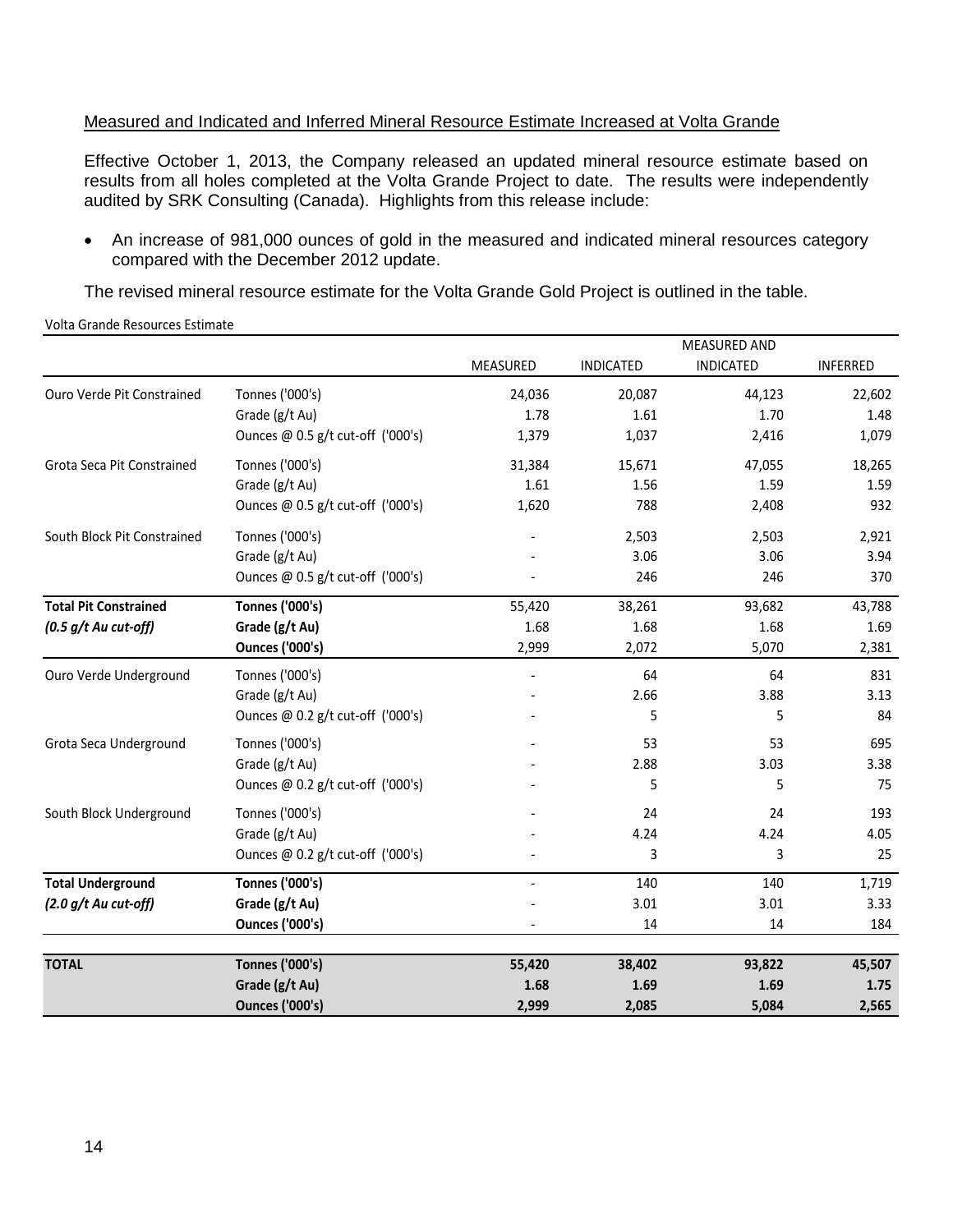Notes:

(1) The 0.5 g/t Au open pit cut off grade and 0.2 g/t Au underground mineral resources cut off grade underlying the resource estimates are based on a number of parameters and assumptions including gold price of US\$1,400 per troy ounce, metallurgical gold recovery of 94% for unweathered and weathered rock, open pit mining costs of US\$1.41/tonne, process costs of US\$11.98/tonne, general & administrative costs of US\$2.89/tonne and selling costs (refining, transport, insurance and environment) of US\$ 13.82 per troy ounce.

(2) The quantity and grade of reported inferred mineral resources in this estimation are uncertain in nature and there has been insufficient exploration to define the inferred mineral resources as Indicated or Measured mineral resources and it is uncertain if further exploration will result in upgrading them to indicated or measured mineral resource categories.

(3) The mineral resources have been classified according to the Canadian Institute of Mining, Metallurgy and Petroleum Standards for Mineral Resources and Reserves (November 2010). The effective date of this mineral resource estimate is October 1, 2013.

(4) The audited mineral resource statement was prepared by SRK Consulting (Canada) Inc. SRK Consulting (Canada) Inc. is not aware of any legal, political, environmental or other risks that could materially affect the potential development of the mineral resources.

Mineral resource estimate parameters

The database consists of a total of 36,561 metres of diamond drilling obtained from previously reported drilling and from 199,340 metres of drilling completed and assayed by Belo Sun since April 2010, for the Ouro Verde, Grota Sêca and South Block deposits.

The mineralized zones at the Ouro Verde deposit extend for about 2,400 m along strike. Eight gold mineralization domains were modeled in fresh rock, and one saprolite domain was modeled. The gold mineralization thickness ranges from 2 to 60 metres. The maximum allowed internal dilution is approximately 3 metres.

The mineralized zones at the Grota Sêca deposit extend 2,900 m along strike. Seven gold mineralization domains were modeled in fresh rock, and one saprolite domain was modeled. The gold mineralization thickness ranges from 2 to 70 metres. The maximum allowed internal dilution is approximately 3 metres.

The mineralized zones at the South Block deposits extend discontinuously for about 1,900 m along strike. Three gold mineralization domains were modeled in fresh rock, and one saprolite domain was modeled. The gold mineralization thickness ranges from 2 to 16 metres. The maximum allowed internal dilution is approximately 3 metres.

The grade estimation was done using ordinary kriging interpolation using 1.0 m composites. All estimations are based on a percent block model with unitary dimension of 12.5 m E, 5 m N and 10 m elevation rotated -17° clockwise in the Ouro Verde and Grota Sêca deposits and rotated -25° clockwise in the South Block. Measured mineral resources include all mineralized blocks within one time of the variogram range and estimated with minimum of 3 drill holes and minimum of 3 octants. Indicated mineral resources include all mineralized blocks within one time of the variogram range and estimated with minimum of 2 drill holes using an elliptical search. Inferred mineral resources include all mineralized blocks within two times of the variogram range and estimated with minimum of 2 drill holes including the isolated areas and the blocks that were estimated in the passes one and two (M&I) that not comprised the criteria of these two categories.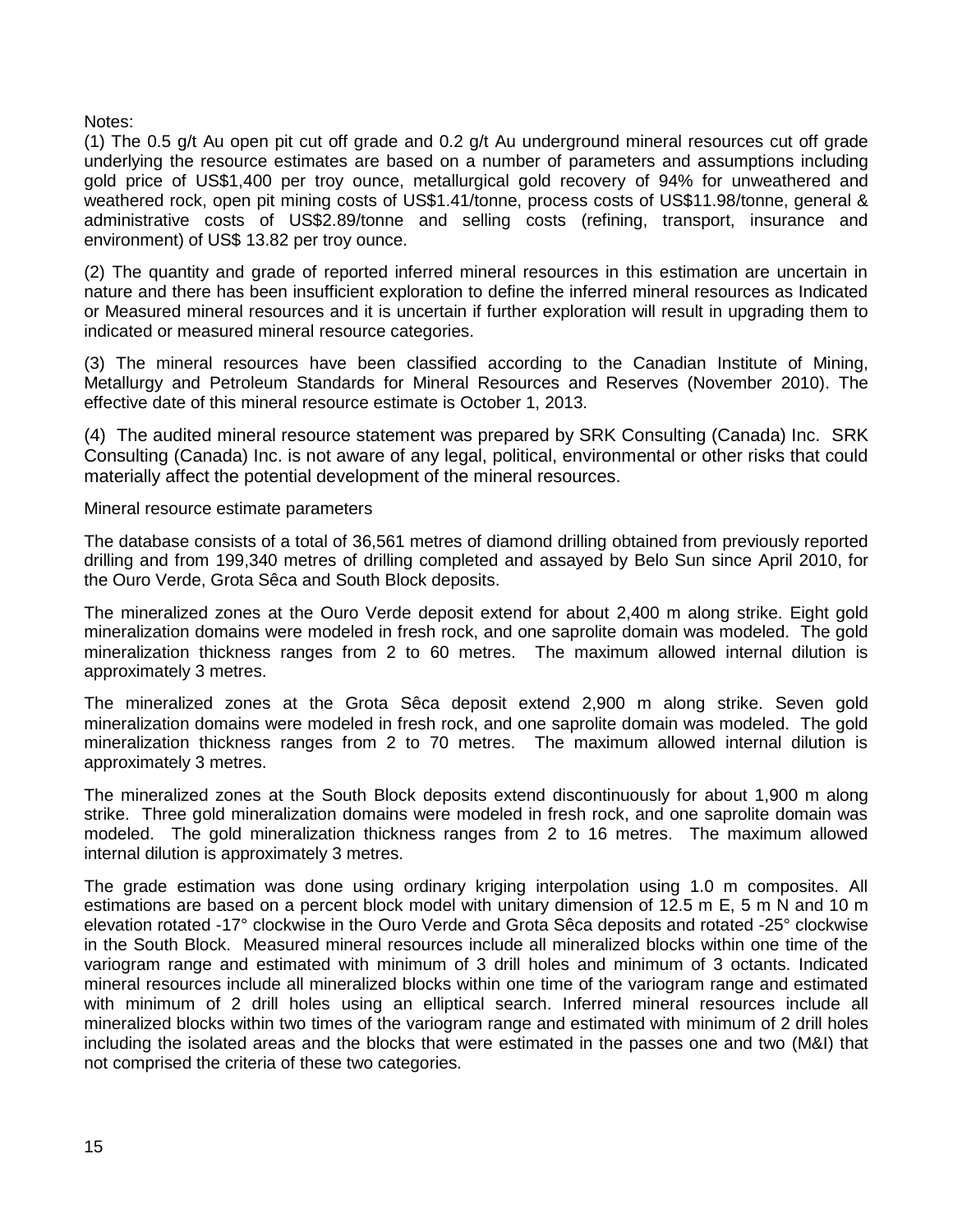Calculations of the average grades of the mineralized zones are based on original samples top cut to a value that ranged from 9 - 40 g/t Au depending on the mineralized domain.

Tonnage estimates are based on rock specific gravity of 2.75 tonnes per cubic metre for the Grota Sêca and Ouro Verde deposits and 2.77 for the South Block, and 1.36 tonnes per cubic metre for saprolite.

#### Purchase of Volta Grande Surface Rights

In May 2012, the Company acquired surface rights for an area covering 1,734 hectares, which was comprised of three distinct properties – *Fazenda Galo de Ouro* covering 824.8 hectares, *Fazenda Ouro Verd*e covering 503.6 hectares and *Fazenda Ressaca* covering 405.9 hectares. The Company has also purchased all structures and other facilities located on the properties. The surface area acquired includes the entire known Volta Grande deposits of Ouro Verde and Grota Sêca as well as potential sites for certain of the mining and process facilities that will be required for the future operation of the property. The total consideration agreed to be paid for the acquisition is R\$8.2 Million in cash (approximately \$4.1 Million Canadian Dollars) and the issuance of 281,217 common shares of Belo Sun (or the cash equivalent). The Company paid 50% of the purchase price upon signing the definitive agreement, and the balance is to be paid once the vendors complete the demobilization of all artisanal mining activities on these properties. In February 2013, the Company made a cash payment of R\$869,018 (\$437,985) which was the fair market value of the 281,217 common shares of the Company at the time of payment. The Company made further payments throughout 2013 of R\$4,100,000 (\$1,953,758) to clear this liability.

#### Environmental licensing

In December 2013, the Environmental Council of Para State, Brazil (COEMA) approved the Environmental Impact Assessment ("EIA") for Belo Sun's Volta Grande Project (see press release dated November 18, 2013). The approval of the Environmental Impact Assessment and receipt of the Preliminary License (LP) is a key milestone in the advancement of the project towards construction phase.

The approval of the EIA will allow Belo Sun to further advance the permitting process for the mine construction and other related authorizations from the Para State authorities.

#### **Off Balance Sheet Arrangements**

The Company is not committed to any off-balance sheet arrangements.

#### **Related Party Transactions**

During the period, the Company entered into the following transactions in the ordinary course of business with related parties that are not subsidiaries of the Company.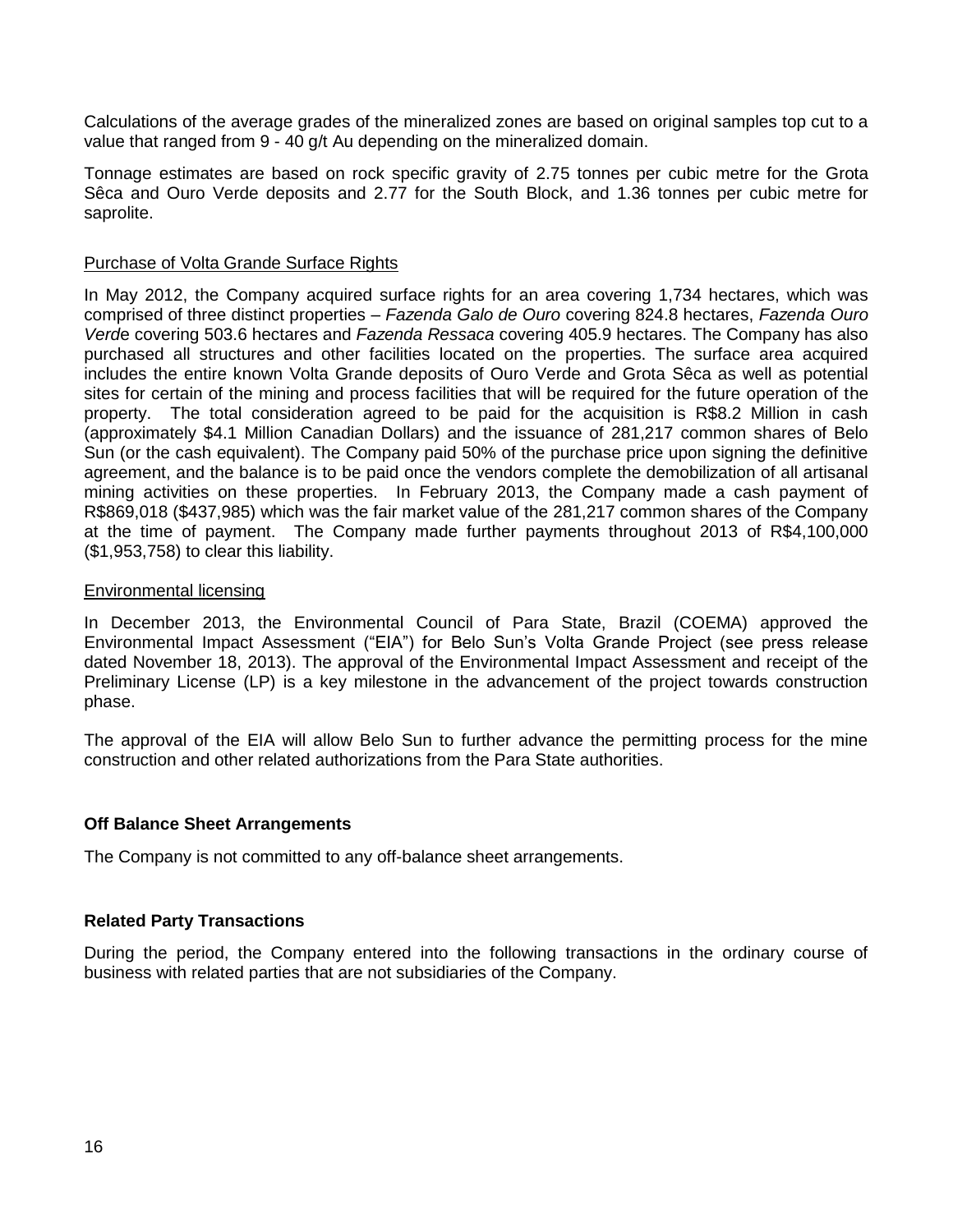|                          | Purchases of goods/services<br>Year ended<br>December 31, |         |      |         |  |
|--------------------------|-----------------------------------------------------------|---------|------|---------|--|
|                          | 2013                                                      |         |      | 2012    |  |
| 2227929 Ontario Inc.     | \$                                                        | 538,700 | - \$ | 446,825 |  |
| Forbes & Manhattan, Inc. |                                                           | 313,000 |      | 315,000 |  |
| Falcon Metais Ltda.      |                                                           | 159,890 |      | 339,584 |  |

The Company shares office space with other companies who may have common officers and directors. The costs associated with the use of this space, including the provision of office equipment and supplies, are administered by 2227929 Ontario Inc. to whom the Company pays a fee. 2227929 Ontario Inc. does not have any officers or directors in common with the Company.

Mr. Stan Bharti, a director of the Company, is the Executive Chairman of Forbes & Manhattan, Inc., a corporation that provides administrative and consulting services to the Company, including but not limited to strategic planning and business development. Forbes & Manhattan, Inc. charges a monthly consulting fee of \$25,000. During the twelve months ended December 31, 2013, the Company granted Mr. Bharti, through Forbes & Manhattan, Inc., a bonus of \$13,000.

Mr. Helio Diniz, Vice President of Exploration for the Company, is an officer of Falcon Metais Ltda., a company providing exploration and administration services to the Company in Brazil, including bookkeeping and secretarial services.

Mr. Michael Hoffman, Vice President of Engineering for the Company, is a director of Azul Ventures Inc.. During the twelve months ended December 31, 2013, the Company was reimbursed by Azul Ventures Inc. for \$nil (2012: \$2,093) in travel expenses incurred by Mr. Hoffman paid by the Company on his behalf.

The following balances were outstanding at the end of the reporting period:

|                          |   | Amounts owed by related |  |                  | Amounts owed to related |                |  |        |
|--------------------------|---|-------------------------|--|------------------|-------------------------|----------------|--|--------|
|                          |   | parties                 |  |                  | parties                 |                |  |        |
|                          |   |                         |  |                  |                         |                |  |        |
| 2227929 Ontario Inc.     | S |                         |  | $-$ \$ 90,000 \$ |                         | 11.661 \$      |  |        |
| Directors of the Company |   |                         |  | $\blacksquare$   |                         | $\blacksquare$ |  | 53,280 |
| Falcon Metais Ltda.      |   |                         |  | $\blacksquare$   |                         | ۰              |  | 47,057 |

The amounts outstanding are unsecured and will be settled in cash. No guarantees have been given or received. No expense has been recognized in the current or prior periods for bad or doubtful debts in respect of the amounts owed by related parties.

*Compensation of key management personnel of the Company*

The remuneration of directors and other members of key management personnel during the period were as follows:

|                      | Year ended   |           |      |           |  |
|----------------------|--------------|-----------|------|-----------|--|
|                      | December 31, |           |      |           |  |
|                      |              | 2013      | 2012 |           |  |
| Short-term benefits  |              | 3.109.833 |      | 2.337.054 |  |
| Share-based payments |              | 1,288,760 |      | 4.249.500 |  |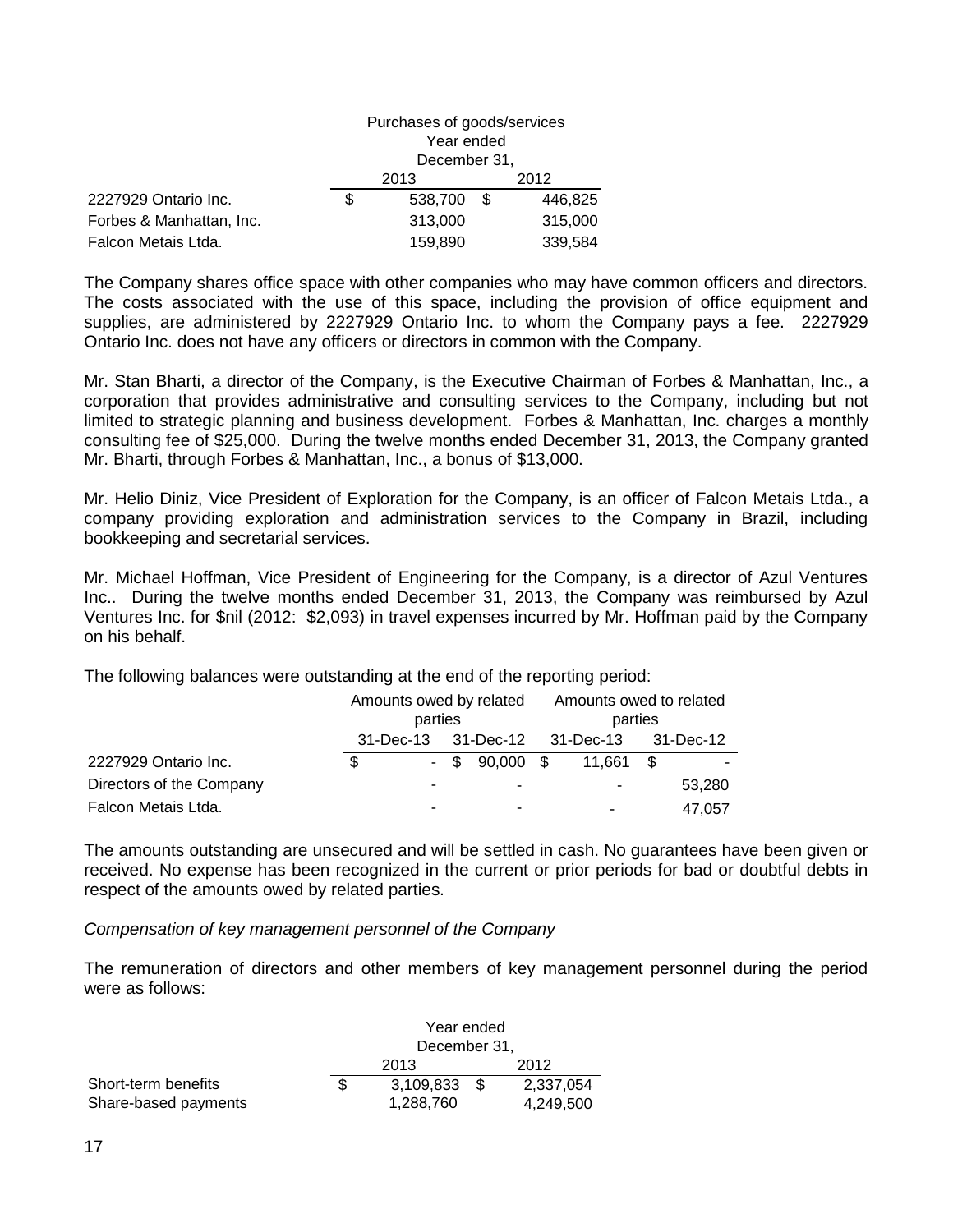In accordance with IAS 24 Related Party Disclosures, key management personnel are those persons having authority and responsibility for planning, directing and controlling the activities of the Company directly or indirectly, including any directors (executive and non-executive) of the Company.

The remuneration of directors and key executives is determined by the remuneration committee having regard to the performance of individuals and market trends.

More detailed information regarding the compensation of officers and directors of the Company is disclosed in the management information circular. The management information circular is available under profile of the Company on Sedar at [www.sedar.com.](http://www.sedar.com/)

#### **Financial Instruments and Other Instruments**

The carrying value of cash and cash equivalents, prepaid expenses, sundry receivable, accounts payable and finance leases approximate their fair values due to the short maturity of those instruments.

#### **Outstanding Share Data**

Authorized unlimited common shares without par value – 266,110,534 are issued and outstanding as at March 26, 2014.

There were no warrants outstanding as at March 26, 2014.

Stock options outstanding as at March 26, 2014:

| Number of stock options | Exercise   |             |
|-------------------------|------------|-------------|
| outstanding             | price      | Expiry date |
| 3,611,000               | \$<br>0.34 | $5-Mar-15$  |
| 60,000                  | \$<br>0.45 | $2$ -Jun-15 |
| 1,768,000               | \$<br>0.36 | 29-Jul-15   |
| 50,000                  | \$<br>0.80 | 11-Nov-15   |
| 500,000                 | \$<br>0.89 | 5-Dec-15    |
| 4,657,000               | \$<br>1.33 | 21-Apr-16   |
| 3,372,000               | \$<br>1.15 | 31-Jan-17   |
| 250,000                 | \$<br>1.15 | 30-Apr-17   |
| 400,000                 | \$<br>1.17 | 14-Jun-17   |
| 2,815,000               | \$<br>1.15 | 3-Jul-17    |
| 1,160,000               | \$<br>1.15 | 10-Jul-17   |
| 300,000                 | \$<br>1.70 | 29-Nov-17   |
| 50,000                  | \$<br>1.58 | 11-Jan-18   |
| 200,000                 | \$<br>1.14 | 9-Apr-18    |
| 3,750,000               | \$<br>0.71 | 19-Aug-18   |
| 22,943,000              |            |             |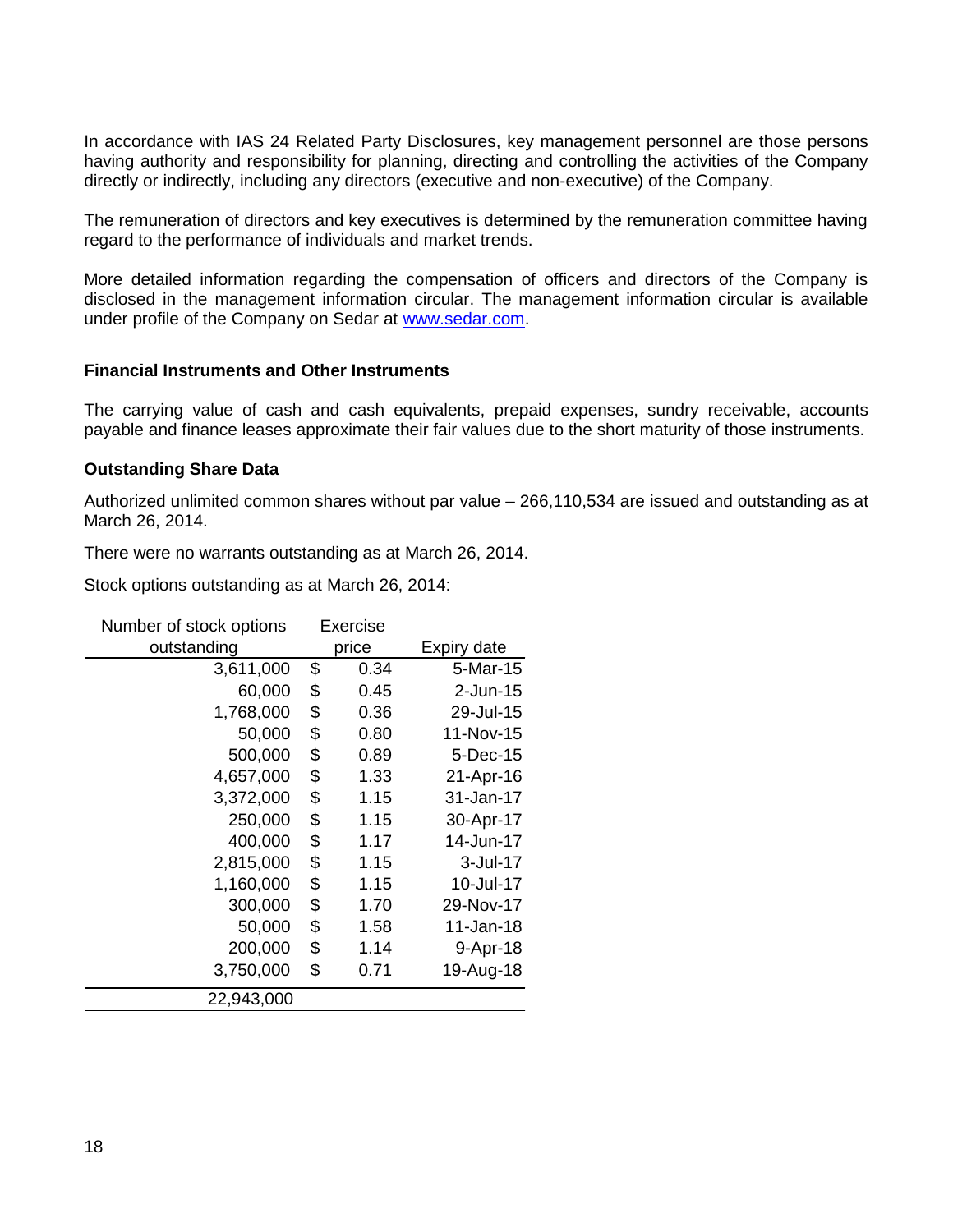## **Risks and Uncertainties**

The operations of the Company are speculative due to the high-risk nature of its business, which are the acquisition, financing, exploration and development of mining properties. These risk factors could materially affect the Company's future operating results and could cause actual events to differ materially from those described in forward–looking information relating to the Company.

#### Nature of Mining, Mineral Exploration and Development Projects

Development projects have no operating history upon which to base estimates of future capital and operating costs. For development projects, resource estimates and estimates of operating costs are, to a large extent, based upon the interpretation of geologic data obtained from drill holes and other sampling techniques, and feasibility studies, which derive estimates of capital and operating costs based upon anticipated tonnage and grades of ore to be mined and processed, ground conditions, the configuration of the mineral deposit, expected recovery rates of minerals from ore, estimated operating costs, and other factors. As a result, actual production, cash operating costs and economic returns could differ significantly from those estimated. It is not unusual for new mining operations to experience problems during the start-up phase, and delays in the commencement of production often can occur.

Mineral exploration is highly speculative in nature. There is no assurance that exploration efforts will be successful. Even when mineralization is discovered, it may take several years until production is possible, during which time the economic feasibility of production may change. Substantial expenditures are required to establish measured, indicated and inferred mineral resources through drilling. Upon completion of a definitive feasibility study, with an accompanying economic analysis, proven and probable mineral reserves may be estimated. Because of these uncertainties, no assurance can be given that exploration programs will result in the expansion of mineral resources or the establishment of mineral reserves. There is no certainty that the expenditures made towards the search and evaluation of mineral deposits will result in discoveries or development of commercial quantities of ore.

#### Mineral Resource Estimates May be Inaccurate

There are numerous uncertainties inherent in estimating Mineral Resources, including many factors beyond the control of the Corporation. Such estimates are a subjective process, and the accuracy of any Mineral Resource estimate is a function of the quantity and quality of available data and of the assumptions made and judgments used in geological interpretation. These amounts are estimates only and the actual level of recovery of minerals from such deposits may be different. Differences between management's assumptions, including economic assumptions such as metal prices, market conditions and actual events could have a material adverse effect on the Corporation's mineral resource estimates, financial position and results of operations.

#### Uncertainty Relating to Mineral Resources

Mineral resources that are not mineral reserves do not have demonstrated economic viability. Due to the uncertainty that may attach to mineral resources, there is no assurance that mineral resources will be upgraded to mineral reserves.

#### Licences and Permits, Laws and Regulations

The Corporation's exploration and development activities, including mine, mill and infrastructure facilities, require permits and approvals from various government authorities, and are subject to extensive federal, provincial and local laws and regulations governing prospecting, development, production, transportation, exports, taxes, labour standards, occupational health and safety, mine safety and other matters. Such laws and regulations are subject to change, can become more stringent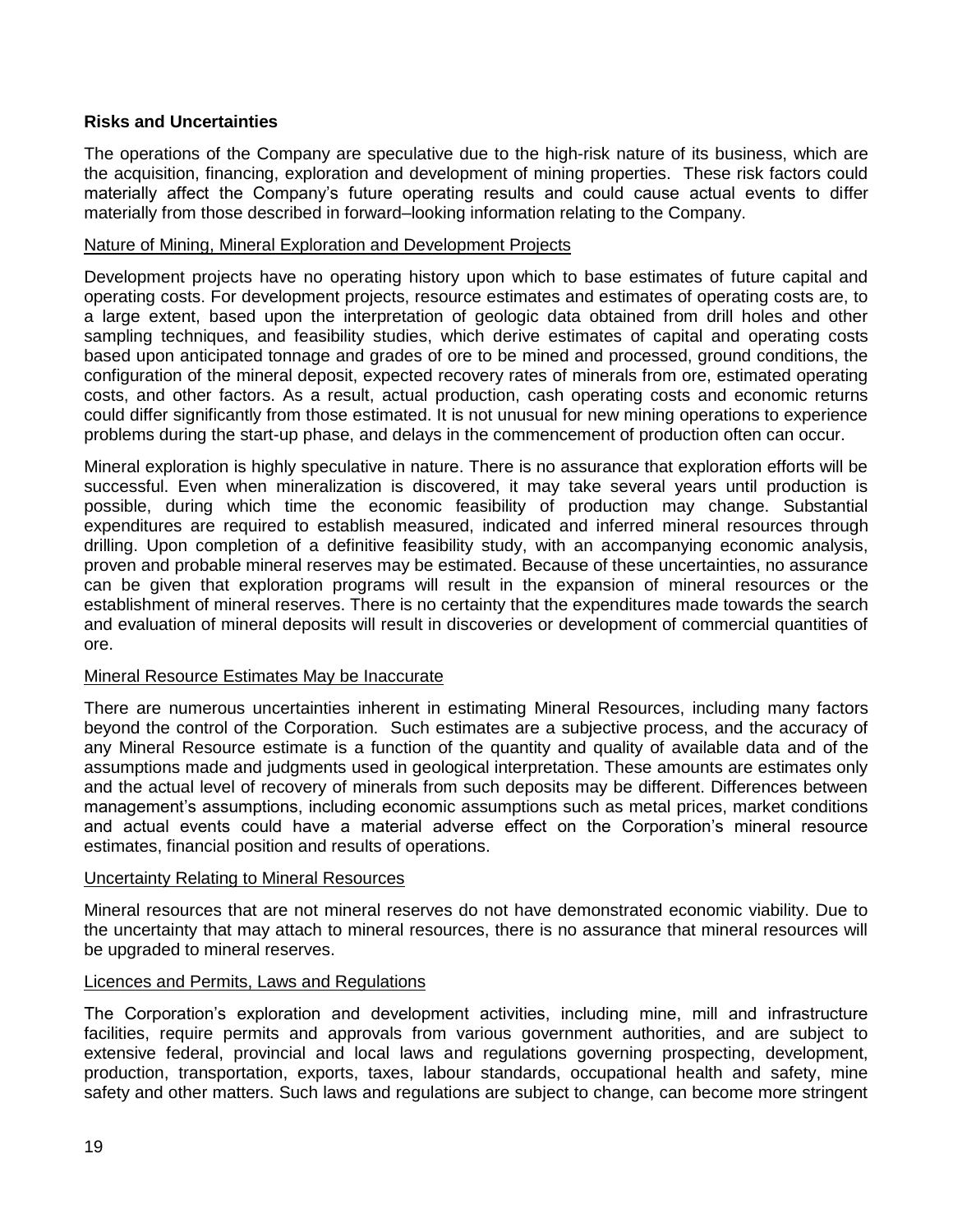and compliance can therefore become more time consuming and costly. In addition, the Corporation may be required to compensate those suffering loss or damage by reason of its activities. The Corporation will be required to obtain additional licences and permits from various governmental authorities to continue and expand its exploration and development activities. There can be no assurance that the Corporation will be able to maintain or obtain all necessary licences, permits and approvals that may be required to explore and develop its properties, commence construction or to operate its mining facilities.

The costs and potential delays associated with obtaining the necessary authorizations and licences and complying with these authorizations, licences and applicable laws and regulations could stop or materially delay or restrict the Corporation from proceeding with the development of the Volta Grande Gold Project. Any failure to comply with applicable laws, regulations, authorizations or licences, even if inadvertent, could result in interruption or termination of exploration, development or mining operations or logistics operations, or material fines, penalties or other liabilities which could have a material adverse effect on the Corporation's business, properties, results of operations, financial condition or prospects. The Corporation can make no assurance that it will be able to maintain or obtain all of the required mineral licences and authorizations on a timely basis, if at all. The Corporation only has exploration permits and the preliminary license which was granted on December 2, 2013 (see "*General Development of the Business – Financial Year Ended December 31, 2013*."). There is no assurance that it will obtain the corresponding mining concessions, or that if they are granted, that the process will not be heavily contested and thus costly and time consuming to the Corporation. In addition, it may not obtain one or more licences. Any such failure may have a material adverse effect on the Corporation's business, results of operations and financial condition.

The Environmental Secretary Office of the State of Pará is the regulatory authority responsible for evaluating and determining the appropriateness of preliminary licences. As part of the standard application process the Environmental Secretary Office holds public hearings. There can be no assurances that the Environmental Secretary Office of the State of Pará will grant the a preliminary licence to the Corporation.

## No Revenues

To date, the Corporation has not recorded any revenues from operations nor has the Corporation commenced commercial production on any property. There can be no assurance that significant losses will not occur in the near future or that the Corporation will be profitable in the future. The Corporation's operating expenses and capital expenditures may increase in relation to the engagement of consultants, personnel and equipment associated with the continued exploration and future development of the Corporation's properties. The Corporation expects to continue to incur losses unless and until such time as it enters into commercial production and generates sufficient revenues to fund its continuing operations. The development of the Corporation's properties will continue to require the commitment of substantial resources. There can be no assurance that the Corporation will continue as a going concern, generate any revenues or achieve profitability.

## Mineral Commodity Prices

The ability of the Corporation to fund its activities and, if it becomes a producing mineral company, the profitability of the Corporation's operations will depend upon the market price of mineral commodities. Mineral prices fluctuate widely and are affected by numerous factors beyond the control of the Corporation. The level of interest rates, the rate of inflation, the world supply of mineral commodities, the stability of exchange rates and geopolitical concerns can all cause significant fluctuations in prices. Such external economic factors are in turn influenced by changes in international investment patterns, monetary systems and political developments. The price of mineral commodities has fluctuated widely in recent years, and future price declines could cause commercial production to be impracticable,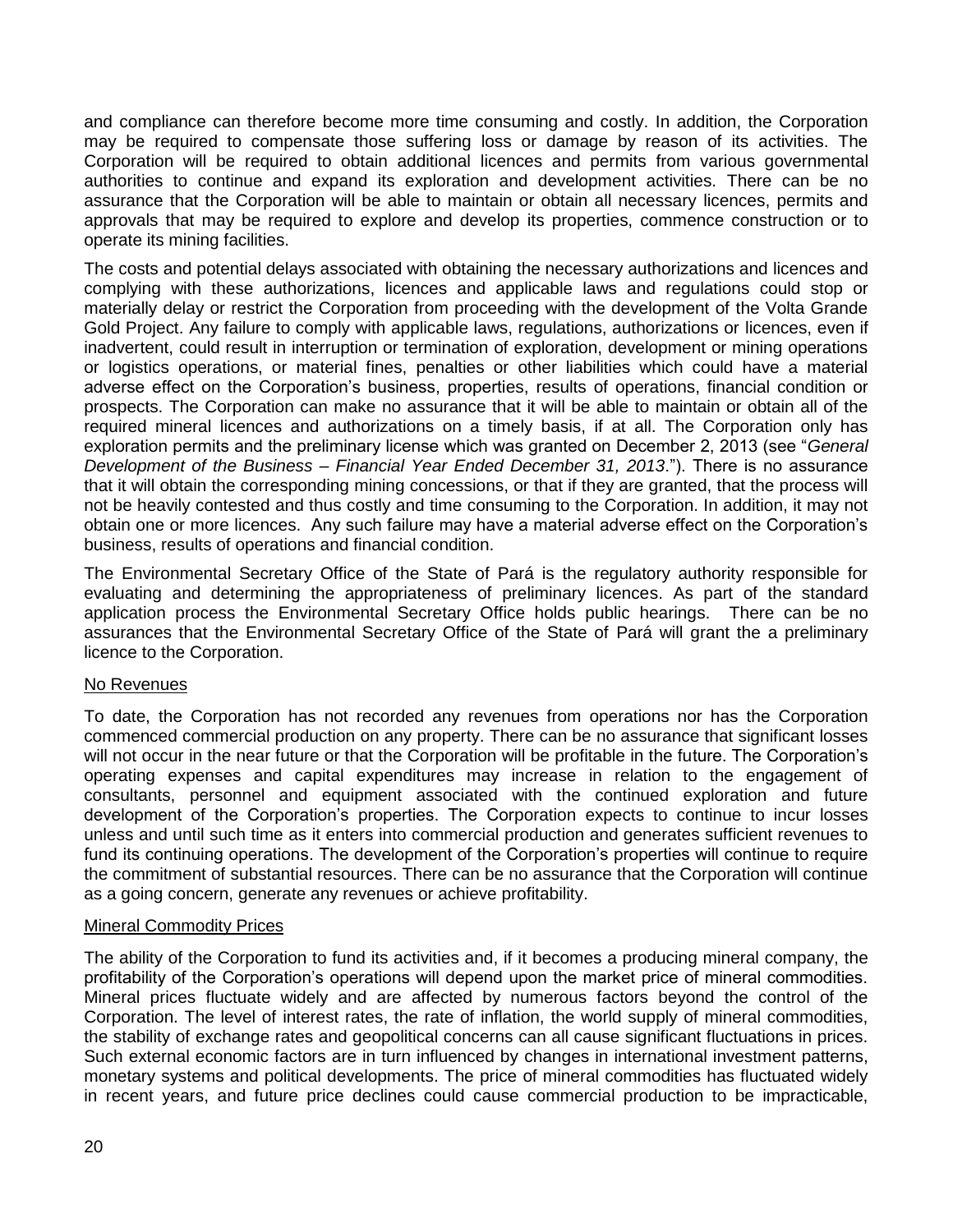thereby having a material adverse effect on the Corporation's business, financial condition and result of operations.

## Liquidity Concerns and Future Financings

The Corporation will require significant capital and operating expenditures in connection with the development of the Volta Grande Gold Project. There can be no assurance that the Corporation will be successful in obtaining the required financing as and when needed. Volatile markets may make it difficult or impossible for the Corporation to obtain debt or equity financing on favourable terms, if at all. Failure to obtain additional financing on a timely basis may cause the Corporation to postpone or slow down its development plans, forfeit rights in some or all of the Corporation's properties or reduce or terminate some or all of its activities. In the event that the Corporation completes an equity financing, such financing could be extremely dilutive to current shareholders who invested in the Corporation at higher share prices.

#### Foreign Exchange

Gold is sold in United States dollars thus the Corporation is subject to foreign exchange risks relating to the relative value of the Canadian dollar and the Brazilian Reais as compared to the United States dollar. To the extent that the Corporation generates revenues upon reaching the production stage on its properties, it will be subject to foreign exchange risks as revenues will be received in United States dollars while operating and capital costs will be incurred primarily in Canadian dollars and Brazilian Reais. A decline in the United States dollar would result in a decrease in the real value of the Corporation's revenues and adversely affect the Corporation's financial performance.

#### **Environmental**

The Company's activities are subject to extensive federal, provincial and local laws and regulations governing environmental protection and employee health and safety. Environmental legislation is evolving in a manner that is creating stricter standards, while enforcement, fines and penalties for noncompliance are more stringent. The cost of compliance with changes in governmental regulations has the potential to reduce the profitability of operations. Furthermore, any failure to comply fully with all applicable laws and regulations could have significant adverse effects on the Company, including the suspension or cessation of operations.

The current and future operations of the Corporation, including development and mining activities, are subject to extensive federal, state and local laws and regulations governing environmental protection, including protection and remediation of the environment and other matters. Activities at the Corporation's properties may give rise to environmental damage and create liability for the Corporation for any such damage or any violation of applicable environmental laws. To the extent the Corporation is subject to environmental liabilities, the payment of such liabilities or the costs that the Corporation may incur to remedy environmental pollution would reduce otherwise available funds and could have a material adverse effect the Corporation. If the Corporation is unable to fully remedy an environmental problem, it might be required to suspend operations or enter into interim compliance measures pending completion of the required remedy. The potential exposure may be significant and could have a material adverse effect. The Corporation intends to minimize risks by taking steps to ensure compliance with environmental, health and safety laws and regulations and operating to applicable environmental standards.

Many of the local, state and federal environmental laws and regulations require the Corporation to obtain licences for its activities. The Corporation must update and review its licences from time to time, and is subject to environmental impact analyses and public review processes prior to approval of new activities. In particular, the Corporation's mineral project is located in the Volta Grande do Xingu region,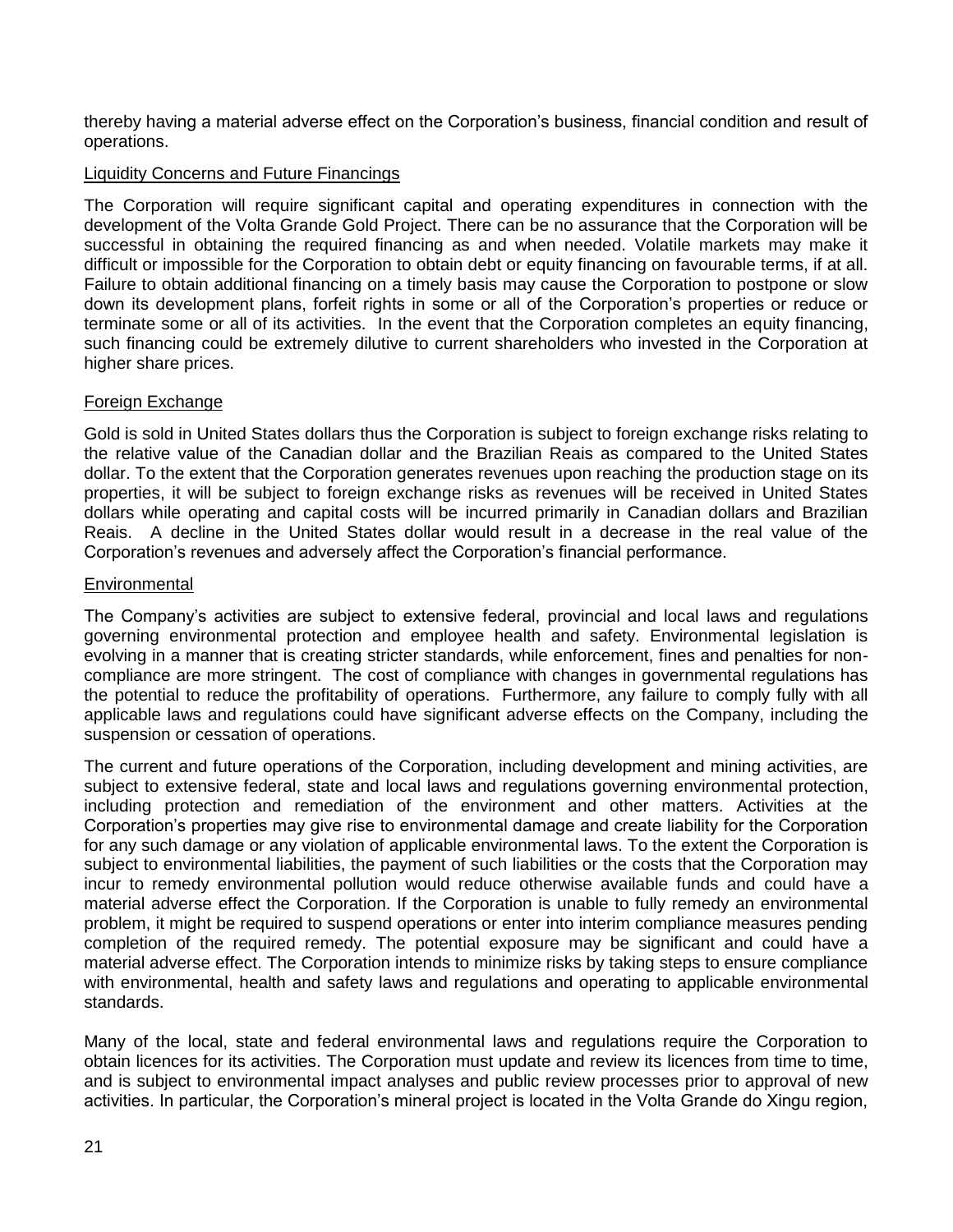in the surroundings of the area where the Belo Monte hydroelectric plant is being constructed, at Xingu River, which is one of the Amazon's most important rivers. Due to the existence of communities of indigenous peoples and the region's biodiversity, the environmental licensing process of the Belo Monte dam has attracted a great deal of attention from the local communities, non-governmental organizations, the Federal Public Prosecutor Office, the Brazilian Institute of Environment and Renewable Natural Resources, and other Brazilian and foreign institutions. Therefore, environmental licensing of the Volta Grande Gold Project and relations with local communities may be more challenging and time consuming and subject to greater scrutiny as compared to the environmental licensing process and community and social relations for other mineral projects conducted in Brazil. Belo Sun can make no assurance that it will be able to maintain or obtain all of the required environmental and social licences on a timely basis, if at all.

In addition, it is possible that future changes in applicable laws, regulations and authorizations or changes in enforcement or regulatory interpretation could have a significant impact on the Corporation's activities. Those risks include, but are not limited to, the risk that regulatory authorities may increase bonding requirements beyond the Corporation's or its subsidiaries' financial capabilities.

#### Title to Properties

The acquisition of title to resource properties is a very detailed and time-consuming process. The Corporation holds its interest in its properties indirectly through exploration permits and exploration applications. Title to, and the area of, the permits may be disputed or applications may lapse. There is no guarantee that such title will not be challenged or impaired. There may be challenges to the title of the properties in which the Corporation may have an interest, which, if successful, could result in the loss or reduction of the Corporation's interest in the properties. There are garimpeiros (informal miners) operating within the Corporation's property, and there may be issues and difficulties that could arise, including title disputes and the risk of the garimpeiros encroaching onto active areas of the Volta Grande Gold Project.

The Corporation may need to acquire title to additional surface rights and property interests to further exploration and development activities. There can be no assurances that the Corporation will be able to acquire such additional surface rights. To the extent additional surface rights are available, they may only be acquired at significantly increased prices, potentially adversely impacting financial performance of the Corporation.

#### Uninsured Risks

The Corporation maintains insurance to cover normal business risks. In the course of exploration and development of mineral properties, certain risks and, in particular, unexpected or unusual geological operating conditions including explosions, rock bursts, cave-ins, fire and other natural disasters may occur. It is not always possible to fully insure against such risks as a result of high premiums or other reasons. Should such liabilities arise, they could reduce or eliminate any future profitability and result in increasing costs and a decline in the value of the Common Shares.

#### **Competition**

The Corporation competes with many other mining companies that have substantially greater resources than the Corporation. Such competition may result in the Corporation being unable to acquire desired properties, recruit or retain qualified employees or acquire the capital necessary to fund the Corporation's operations and develop its properties. The Corporation's inability to compete with other mining companies for these resources could have a material adverse effect on the Corporation's results of operations and business.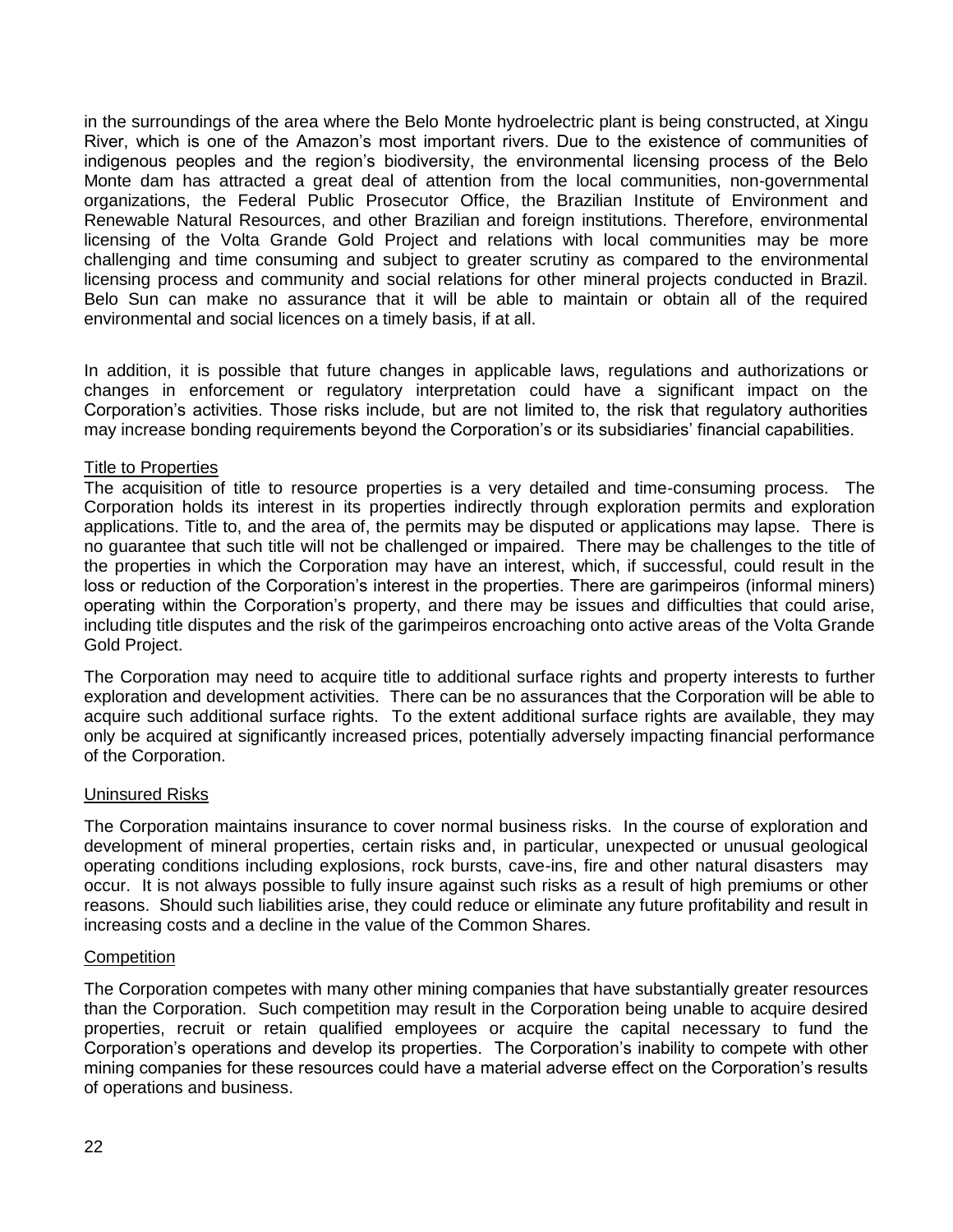## Dependence on Outside Parties

The Corporation has relied upon consultants, engineers and others and intends to rely on these parties for exploration, development and construction operations, and local expertise. Substantial expenditures are required to establish Mineral Resources and Mineral Reserves through drilling, to carry out environmental and social impact assessments, to develop metallurgical processes to extract the metal from the ore. If such parties' work is deficient or negligent or is not completed in a timely manner, it could have a material adverse effect on the Corporation.

#### Dependence on Key Personnel

Belo Sun is reliant on key personnel it has employed or engaged. Loss of such personnel may have a material adverse impact on the performance of the Corporation. In addition, the recruitment of qualified personnel is critical to the Corporation's success. As Belo Sun's business grows, it will require additional key financial, administrative, mining, marketing and public relations personnel as well as additional staff for operations.

Recruiting and retaining qualified personnel in the future is critical to the Corporation's success. As the Corporation develops its Volta Grande Gold Project toward commercial production, the need for skilled labour will increase. The number of persons skilled in the exploration and development of mining properties is limited and competition for this workforce is intense. The development of the Volta Grande Gold Project and other initiatives of the Corporation may be significantly delayed or otherwise adversely affected if the Corporation cannot recruit and retain qualified personnel as and when required.

## **Litigation**

Belo Sun has entered into legal binding agreements with various third parties on a consulting and partnership basis. The rights and obligations that arise from such agreements is open to interpretation and Belo Sun may disagree with the position taken by the various other parties resulting in a dispute that could potentially initiate litigation and cause Belo Sun to incur legal costs in the future. Given the speculative and unpredictable nature of litigation, the outcome of any future disputes could have a material adverse effect on Belo Sun.

#### Availability of Reasonably Priced Raw Materials and Mining Equipment

The Company will require a variety of raw materials in its business as well as a wide variety of mining equipment. To the extent these materials or equipment are unavailable or available only at significantly increased prices, the Company's production and financial performance could be adversely affected.

#### Share Price Fluctuations

The market price of securities of many companies, particularly development stage companies, experience wide fluctuations in price that are not necessarily related to the operating performance, underlying asset values or prospects of such companies. There can be no assurance that fluctuations in the Corporation's share price will not occur. During the 52 weeks ended March 26 2014, the Corporation's share price closed at a high of \$1.27 and a low of \$0.32.

## Conflicts of Interest

Certain of the Corporation's directors and officers serve or may agree to serve as directors or officers of other companies and, to the extent that such other companies may participate in ventures in which the Corporation may participate, the directors of the Corporation may have a conflict of interest in negotiating and concluding terms respecting such participation.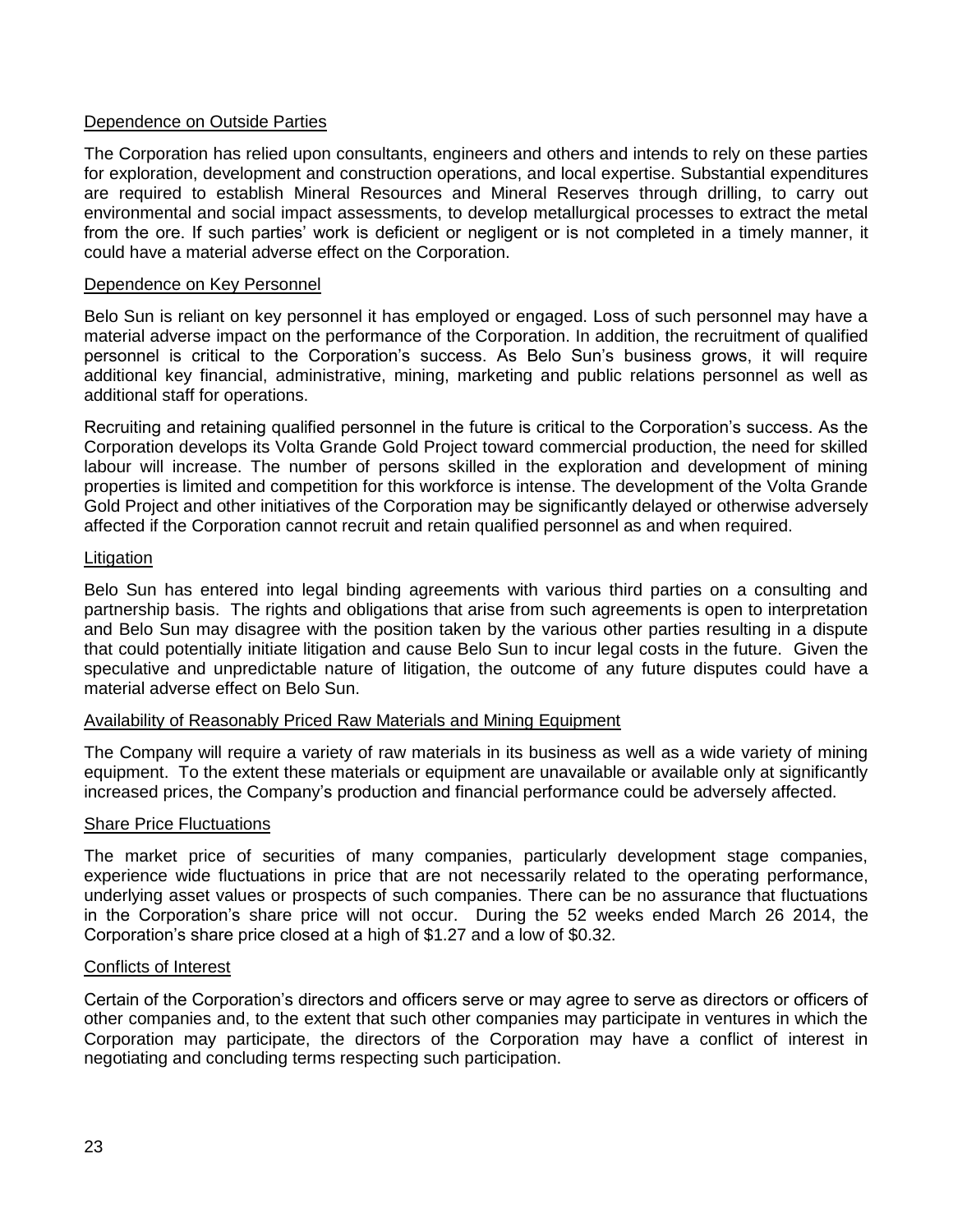## Foreign Operations

At present, the operations of Belo Sun are located in Brazil. As a result, the operations of the Corporation are exposed to various levels of political, economic and other risks and uncertainties associated with operating in a foreign jurisdiction. These risks and uncertainties include, but are not limited to, currency exchange rates; price controls; import or export controls; currency remittance; high rates of inflation; labour unrest; renegotiation or nullification of existing permits, applications and contracts; tax disputes; changes in tax policies; restrictions on foreign exchange; changing political conditions; community relations; currency controls; and governmental regulations that may require the awarding of contracts of local contractors or require foreign contractors to employ citizens of, or purchase supplies from, a particular jurisdiction. Changes, if any, in mining or investment policies or shifts in political attitudes in Brazil or other countries in which Belo Sun may conduct business, may adversely affect the operations of the Corporation. The Corporation may become subject to local political unrest or poor community relations that could have a debilitating impact on operations and, at its extreme, could result in damage and injury to personnel and site infrastructure.

Failure to comply with applicable laws and regulations may result in enforcement actions and include corrective measures requiring capital expenditures, installing of additional equipment or remedial actions. Parties engaged in mining operations may be required to compensate those suffering loss or damage by reason of mining actives and may have civil or criminal fines or penalties imposed for violations of applicable laws or regulations.

#### Foreign mining tax regimes

Mining tax regimes in foreign jurisdictions are subject to differing interpretations and are subject to constant change. The Corporation's interpretation of taxation law as applied to its transactions and activities may not coincide with that of the tax authorities. As a result, transactions may be challenged by tax authorities and the Corporation's operations may be assessed, which could result in significant additional taxes, penalties and interest. In addition, proposed changes to mining tax regimes in foreign jurisdictions could result in significant additional taxes payable by the Corporation, which would have a negative impact on the financial results of the Corporation.

## **Disclosure Controls and Procedures**

Management of the Company is responsible for establishing and maintaining disclosure controls and procedures. Management has designed such disclosure controls and procedures, or caused them to be designed under its supervision, to provide reasonable assurance that material information relating to the Company, including its consolidated subsidiaries, is made known to the Chief Executive Officer and the Chief Financial Officer by others within those entities.

## Internal Control Over Financial Reporting

Belo Sun's management, including the CEO and CFO, is responsible for establishing and maintaining adequate internal control over financial reporting. Under their supervision, the Company's internal control over financial reporting is a process designed to provide reasonable assurance regarding the reliability of financial reporting and the preparation of financial statements for external purposes in accordance with IFRS. The Company's internal control over financial reporting includes policies and procedures that:

• Pertain to the maintenance of records that, in reasonable detail, accurately and fairly reflect the transactions, acquisitions and dispositions of the assets of the Company;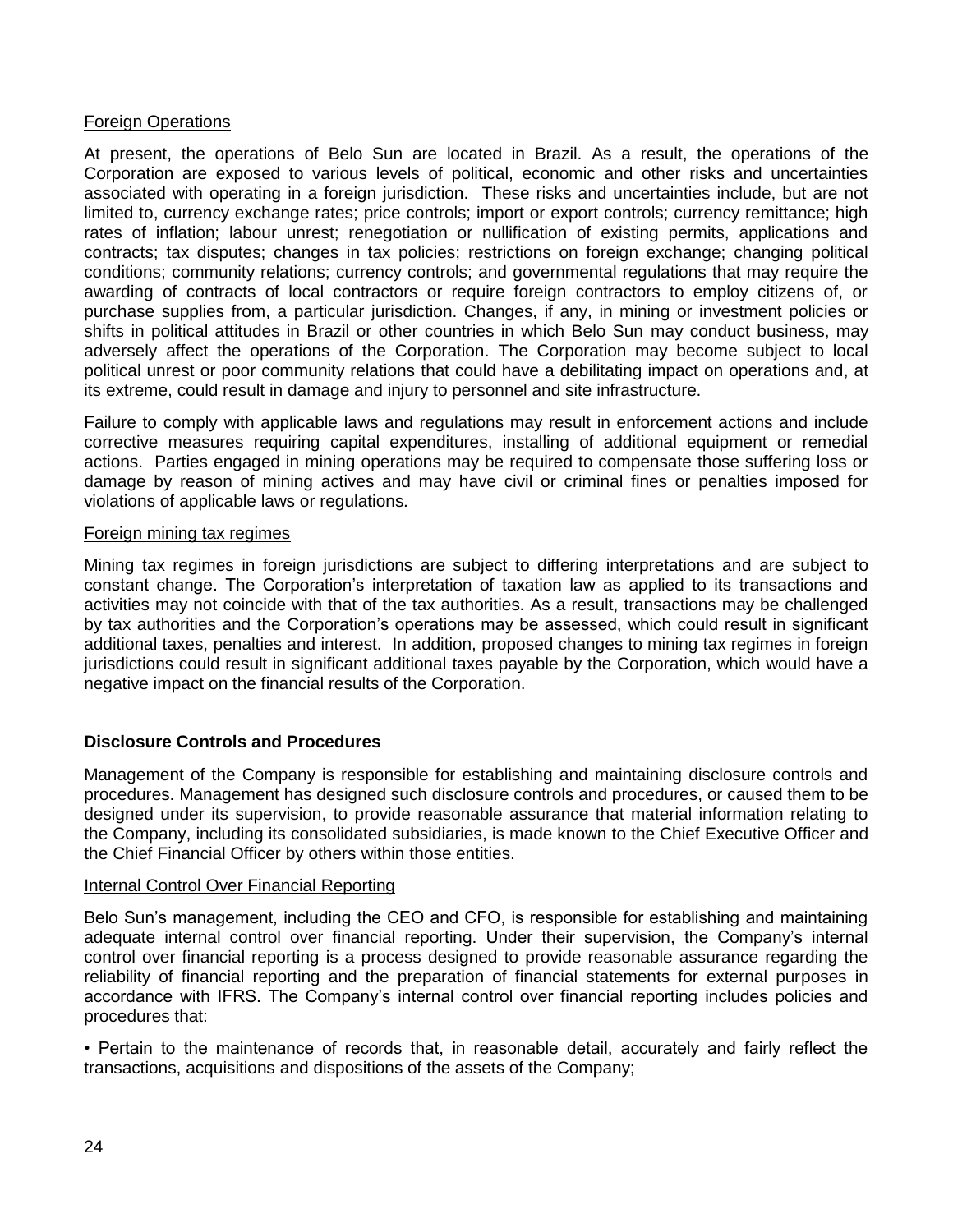• Provide reasonable assurance regarding the prevention or timely detection of unauthorized acquisition, use or disposition of the Company's assets that could have a material effect on the annual or interim financial statements.

The CEO and CFO have certified that Internal Controls over Financial Reporting have been designed to provide reasonable assurance regarding the reliability of financial reporting and the preparation of financial statements for external purposes in accordance with IFRS. Management used the criteria set forth by the Committee of Sponsoring Organizations of the Treadway Commission on Internal Control (COSO) Framework to design the Company's internal control over financial reporting. The Audit Committee of the Company has reviewed this MD&A and the consolidated financial statements for the twelve months ended December 31, 2013, and Belo Sun's Board of Directors approved these documents prior to their release.

# Limitations of Controls and Procedures

The Company's management, including the Chief Executive Officer and Chief Financial Officer, believe that disclosure controls and procedures and internal control over financial reporting, no matter how well conceived and operated, can provide only reasonable, not absolute, assurance that the objectives of the control system are met. Further, the design of a control system must reflect the fact that there are resource constraints, and the benefits of controls must be considered relative to their costs. Because of the inherent limitations in all control systems, they cannot provide absolute assurance that all control issues and instances of fraud, if any, within the Company have been prevented or detected. These inherent limitations include the realities that judgments in decision-making can be faulty, and that breakdowns can occur because of simple error or mistake. Additionally, controls can be circumvented by the individual acts of some persons, by collusion of two or more people, or by unauthorized override of the controls. The design of any control system also is based in part upon certain assumptions about the likelihood of future events, and there can be no assurance that any design will succeed in achieving its stated goals under all potential future conditions. Accordingly, because of the inherent limitations in a cost effective control system, misstatements due to error or fraud may occur and not be detected.

# **Significant Accounting Policies**

The Company's significant accounting policies can be found in Note 2 of its annual consolidated financial statements for the twelve months ended December 31, 2013.

## New Accounting Changes

Certain new standards, interpretations, amendments and improvements to existing standards were issued by the IASB or IFRIC that are mandatory for accounting periods beginning after January 1, 2013 or later periods. Updates that are not applicable or are not consequential to the Company have been excluded thereof.

IFRS 10, Consolidated Financial Statements, establishes principles for the presentation and preparation of consolidated financial statements when an entity controls one or more other entities. This standard (i) requires a parent entity (an entity that controls one or more other entities) to present consolidated financial statements; (ii) defines the principle of control, and establishes control as the basis for consolidation; (iii) sets out how to apply the principle of control to identify whether an investor controls an investee and therefore must consolidate the investee; and (iv) sets out the accounting requirements for the preparation of consolidated financial statements. IFRS 10 supersedes IAS 27 Consolidated and Separate Financial Statements and SIC-12 Consolidation—Special Purpose Entities and is effective for annual periods beginning on or after January 1, 2013, with early application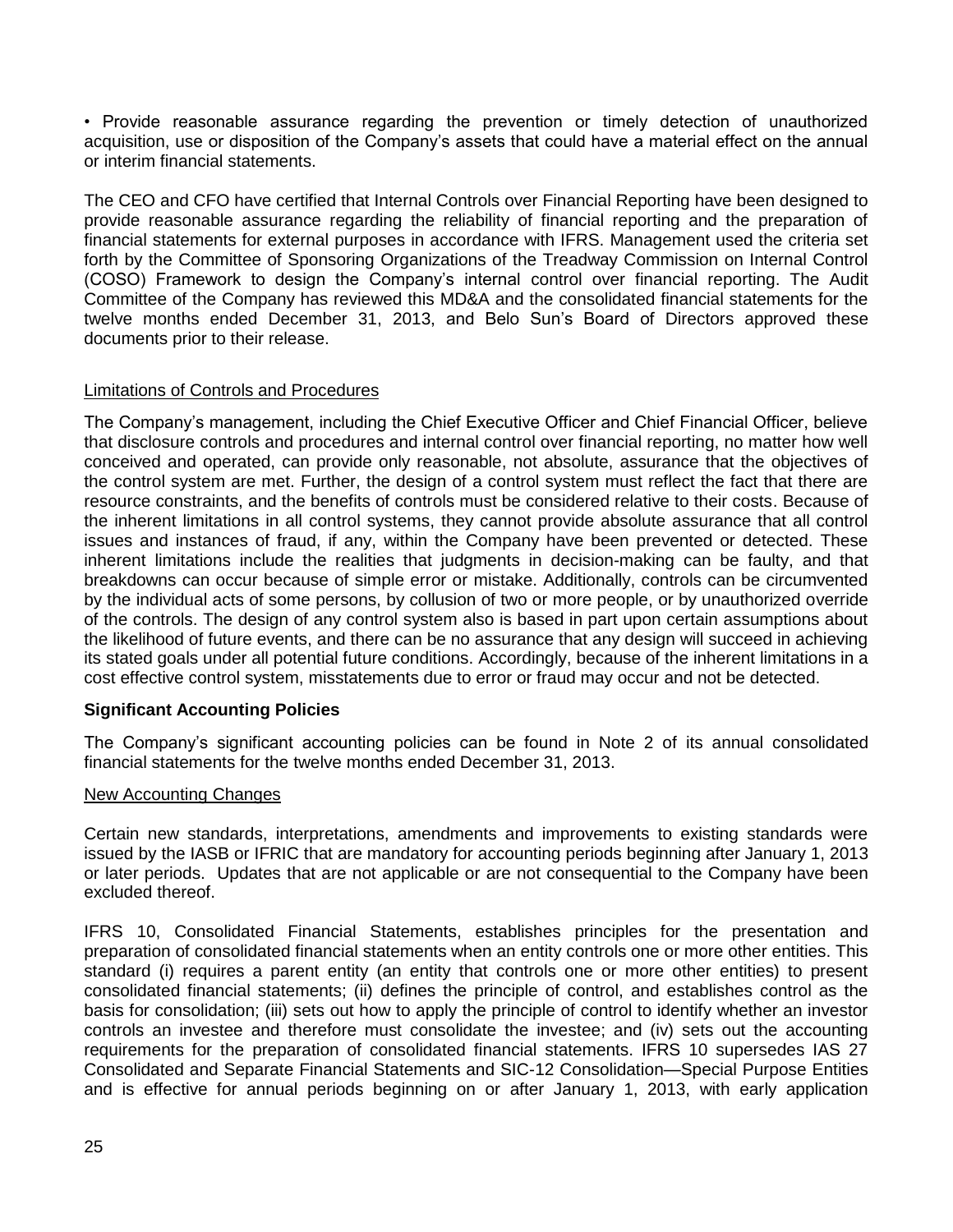permitted. The Company has re-assessed its control conclusions and determined that there were no changes in the consolidation status of any of its subsidiaries.

IFRS 11, Joint Arrangements, establishes the core principle that a party to a joint arrangement determines the type of joint arrangement in which it is involved by assessing its rights and obligations and accounts for those rights and obligations in accordance with that type of joint arrangement. This standard is effective for annual periods beginning on or after January 1, 2013, with early application permitted. The Company currently has no joint ventures and therefore there is no impact of IFRS 11 to the Company's financial statements.

IFRS 12, Disclosure of Involvement with Other Entities, requires the disclosure of information that enables users of financial statements to evaluate the nature of, and risks associated with, its interests in other entities and the effects of those interests on its financial position, financial performance and cash flows. This standard is effective for annual periods beginning on or after January 1, 2013, with early application permitted. The Company has determined that it is in compliance with IFRS 12 and there was no change to the financial presentation as a result of this change.

IFRS 13, Fair Value Measurement, defines fair value, sets out in a single IFRS a framework for measuring fair value and requires disclosures about fair value measurements. IFRS 13 applies when another IFRS requires or permits fair value measurements or disclosures about fair value measurements (and measurements, such as fair value less costs to sell, based on fair value or disclosures about those measurements), except for: share-based payment transactions within the scope of IFRS 2 (Share-based Payments); leasing transactions within the scope of IAS (17 Leases); measurements that have some similarities to fair value but that are not fair value, such as net realizable value in IAS 2 (Inventories); or value in use in IAS 36 (Impairment of Assets). This standard is effective for annual periods beginning on or after January 1, 2013, with early application permitted. The Company has determined that it is in compliance with IFRS 13 and there was no impact of this change on the Company's financial statements.

IFRIC Interpretation 20, *Stripping Costs in the Production Phase of a Surface Mine* was issued by the IFRIC in October 2011. IFRIC 20 applies to all types of natural resources that are extracted using the surface mining activity process. IFRIC 20 may represent a change in accounting practice for some Canadian mining entities. Specifically, IFRIC 20 permits capitalization of stripping costs if all of the following three criteria are met:

- probability of future economic benefit (improved access to the ore body) flowing to the entity;
- identifiability of the component of the ore body for which access has been improved; and
- measurability of the costs associated to the stripping activity.

Furthermore, where the costs of the stripping activity asset and of the inventory produced are not separately identifiable, IFRIC 20 provides a more detailed cost allocation guidance based on a relevant production measure that allows allocation between inventory produced and the stripping activity asset. IFRIC 20 is effective for annual periods beginning on or after January 1, 2013. Early application is permitted. As the Company is not in a production phase, there is no impact to the Company's financial statements as a result of this change.

IAS 1, *Presentation of Financial Statements* ("IAS 1"), has been amended to require entities to separate items presented in other comprehensive income ("OCI") into two groups, based on whether or not items may be recycled in the future. Entities that choose to present OCI items before tax will be required to show the amount of tax related to the two groups separately. The amendment is effective for annual